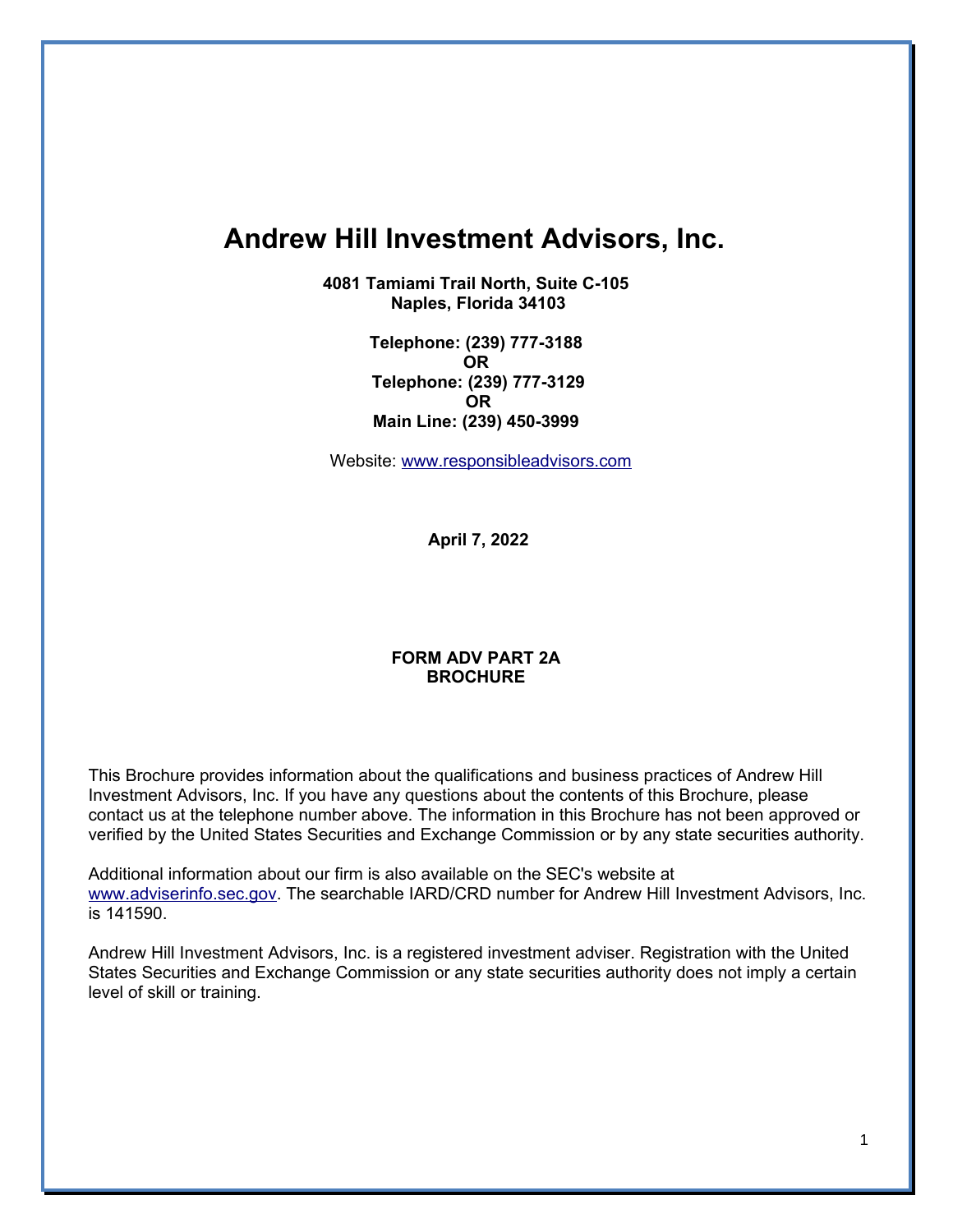# **Item 2 Summary of Material Changes**

Form ADV Part 2 requires registered investment advisers to amend their brochure when information becomes materially inaccurate. If there are any material changes to an adviser's disclosure brochure, the adviser is required to notify you and provide you with a description of the material changes.

Since our last annual updating amendment dated March 18, 2022, we have amended this Brochure to disclose the following changes that could be considered material.

• We amended this Brochure to disclose that our firm is considered to have custody over client funds or securities where the investment adviser has authority to transfer or disburse client funds. Please review Item 15 (*Custody* section) of this Brochure for more information.

If you have any questions about these changes, please contact us at (239) 450-3999.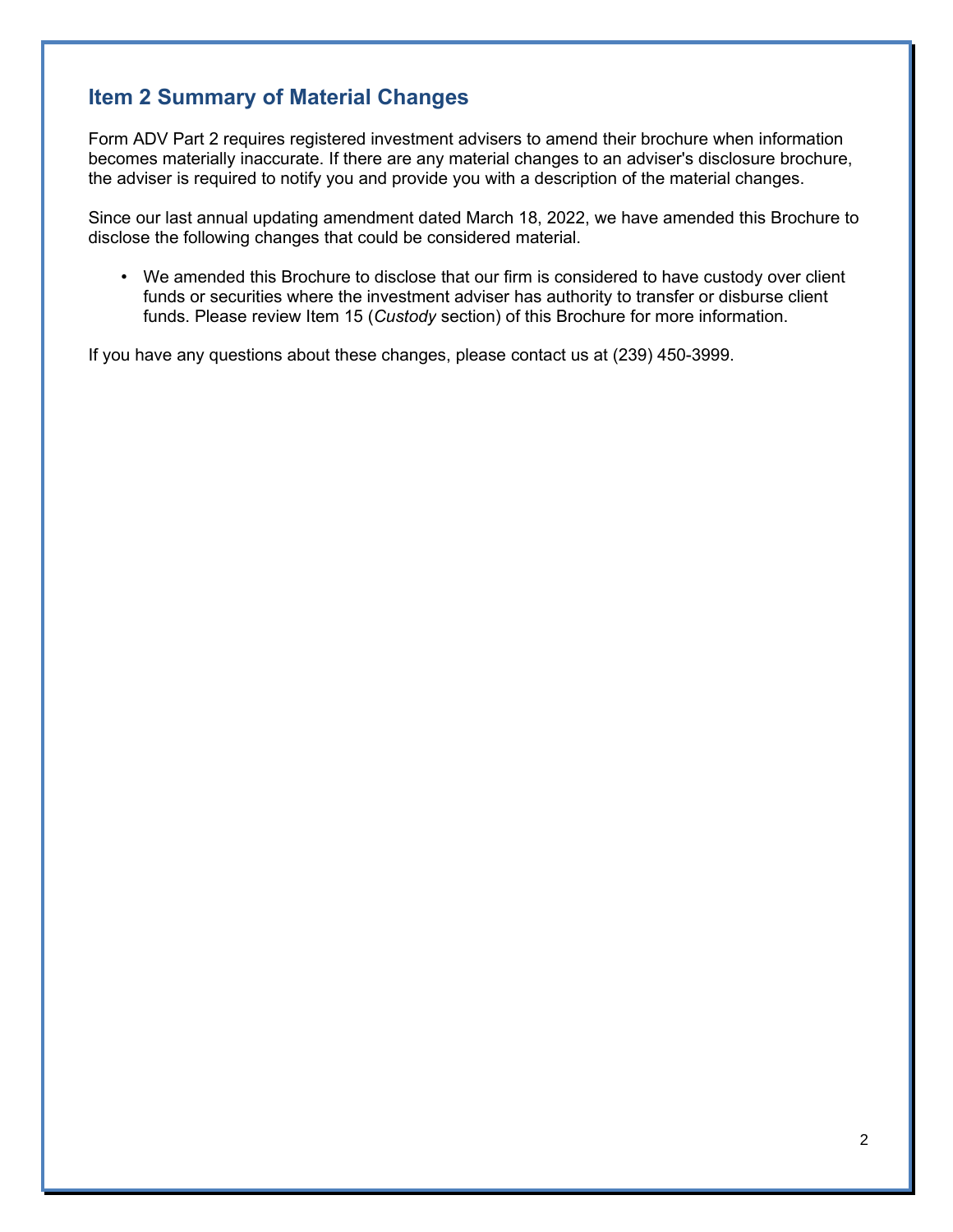# **Item 3 Table Of Contents**

| Item 1 Cover Page                                                                             | Page 1  |
|-----------------------------------------------------------------------------------------------|---------|
| Item 2 Summary of Material Changes                                                            | Page 2  |
| Item 3 Table Of Contents                                                                      | Page 3  |
| Item 4 Advisory Business                                                                      | Page 4  |
| Item 5 Fees and Compensation                                                                  | Page 6  |
| Item 6 Performance-Based Fees and Side-By-Side Management                                     | Page 8  |
| Item 7 Types of Clients                                                                       | Page 8  |
| Item 8 Methods of Analysis, Investment Strategies and Risk of Loss                            | Page 9  |
| Item 9 Disciplinary Information                                                               | Page 12 |
| Item 10 Other Financial Industry Activities and Affiliations                                  | Page 12 |
| Item 11 Code of Ethics, Participation or Interest in Client Transactions and Personal Trading | Page 12 |
| Item 12 Brokerage Practices                                                                   | Page 13 |
| Item 13 Review of Accounts                                                                    | Page 15 |
| Item 14 Client Referrals and Other Compensation                                               | Page 15 |
| Item 15 Custody                                                                               | Page 16 |
| Item 16 Investment Discretion                                                                 | Page 17 |
| Item 17 Voting Client Securities                                                              | Page 17 |
| Item 18 Financial Information                                                                 | Page 17 |
| Item 19 Requirements for State Registered Advisers                                            | Page 17 |
| Item 20 Additional Information                                                                | Page 17 |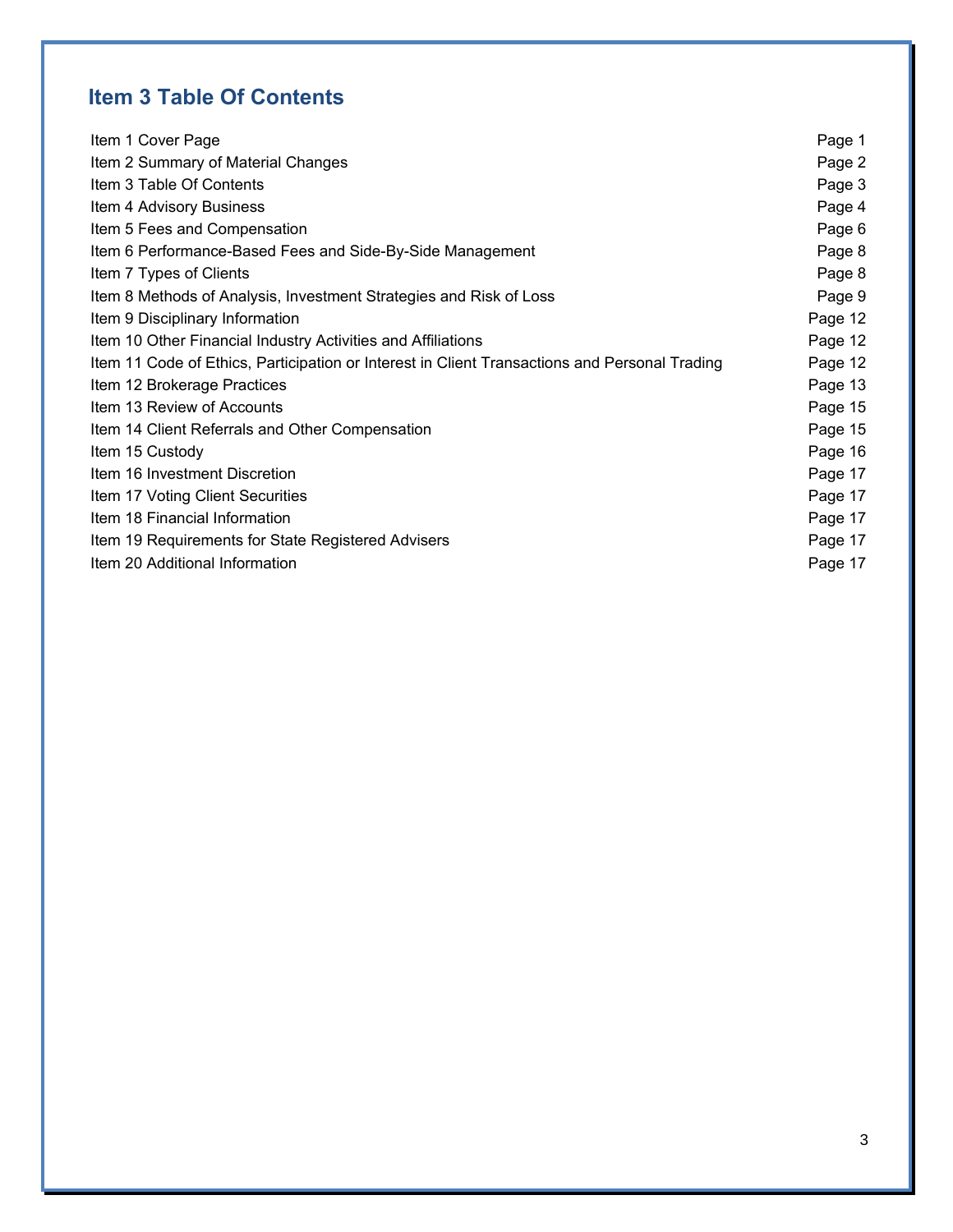# **Item 4 Advisory Business**

### **Description of Services and Fees**

Andrew Hill Investment Advisors, Inc. is a registered investment adviser based in Naples, Florida. We are organized as a corporation under the laws of the State of Florida. We have been providing investment advisory services since 2009. Andrew Hill is our President and Co-Founder. Jennifer Figurelli is our Managing Director, Chief Compliance Officer and Co-Founder. Andrew Hill and Jennifer Figurelli are our firm's principal owner. Currently, we offer the following investment advisory services, which are usually personalized to each individual client:

- **Asset Management Services**
- **Financial Planning Services**
- **General Pension Consulting Services**

The following paragraphs describe our services and fees. Please refer to the description of each investment advisory service listed below for information on how we tailor our advisory services to your individual needs. As used in this Brochure, the words "we", "our" and "us" refer to Andrew Hill Investment Advisors, Inc. and the words "you", "your" and "client" refer to you as either a client or prospective client of our firm. Also, you will see the term Associated Person throughout this Brochure. As used in this Brochure, our Associated Persons are our firm's officers, employees, and all individuals providing investment advice on behalf of our firm.

#### *Asset Management Services*

We offer discretionary and non-discretionary asset management services. Our investment advice is tailored to meet our clients' needs and investment objectives. If you retain our firm for asset management services, we will meet with you to determine your investment objectives, risk tolerance, and other relevant information (the "suitability information") at the beginning of our advisory relationship. We will use the suitability information we gather to develop a strategy that enables our firm to give you continuous and focused investment advice and/or to make investments on your behalf. As part of our asset management services, we will customize an investment portfolio for you in accordance with your risk tolerance and investing objectives. Once we construct an investment portfolio for you, we will monitor your portfolio's performance on an ongoing basis, and will re-balance the portfolio as required by changes in market conditions and in your financial circumstances. The investment strategy will be summarized in an Investment Policy Statement (IPS) provided to each client and reviewed and updated annually.

If you participate in our discretionary asset management services, we require you to grant our firm discretionary authority to manage your account. Discretionary authorization will allow our firm to determine the specific securities, and the amount of securities, to be purchased or sold for your account without your approval prior to each transaction. Discretionary authority is typically granted by the investment advisory agreement you sign with our firm or trading authorization forms. You may limit our discretionary authority (for example, limiting the types of securities that can be purchased for your account) by providing our firm with your restrictions and guidelines in writing. If you enter into nondiscretionary arrangements with our firm, we must obtain your approval prior to executing any transactions on behalf of your account. Should you wish to have a non-discretionary account, we may charge additional fees and this may limit our ability to effectively trade your portfolio in a timely manner.

### *Financial Planning Services*

We offer broad-based, modular, and consultative financial planning services. Financial planning will typically involve providing a variety of advisory services to clients regarding the management of their financial resources based upon an analysis of their individual needs. If you retain our firm for financial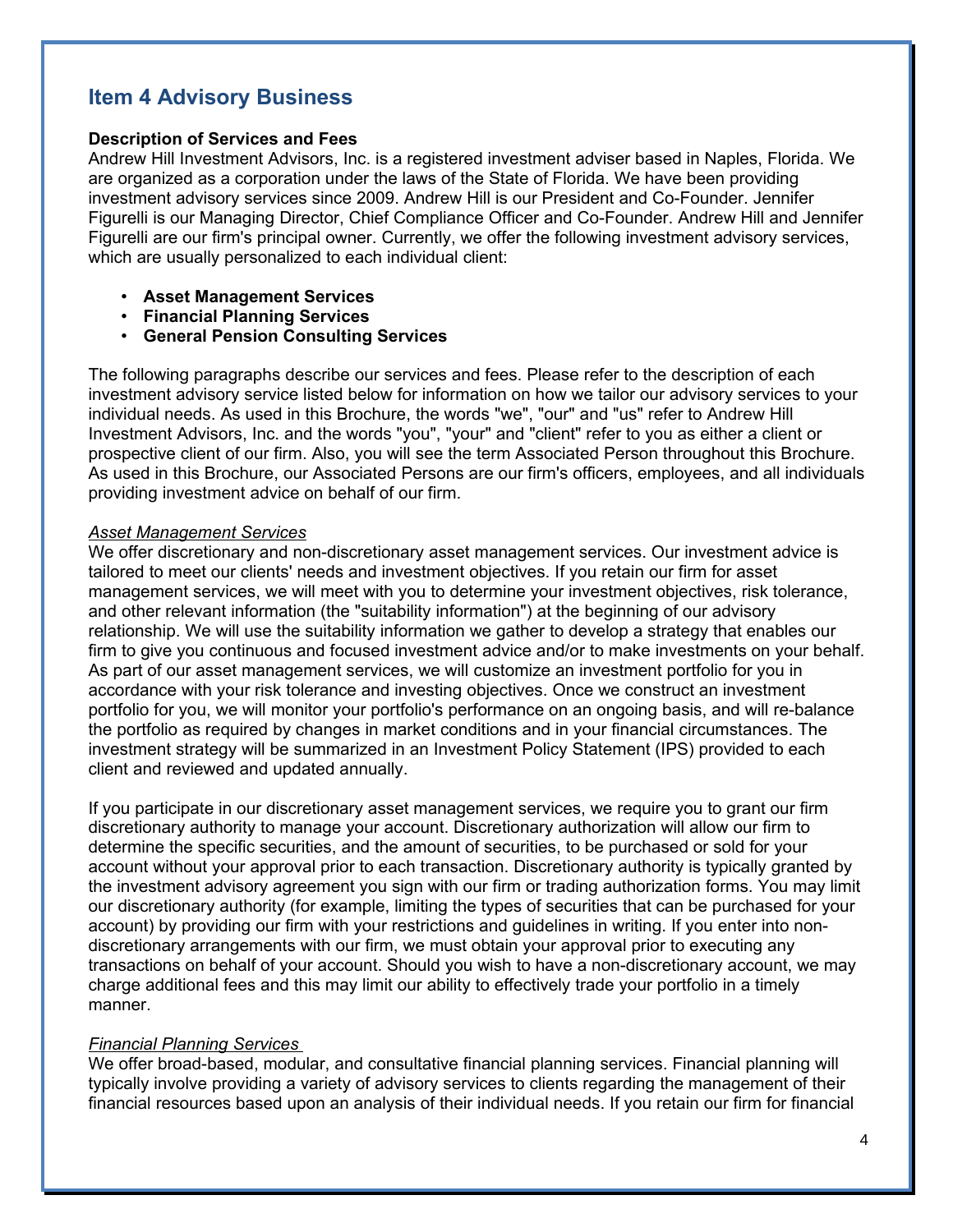planning services, we will meet with you to gather information about your financial circumstances and objectives. Once we review and analyze the information you provide to our firm, we may deliver a written plan to you, designed to help you achieve your stated financial goals and objectives.

Financial plans are based on your financial situation at the time we present the plan to you, and on the financial information you provide to our firm. You must promptly notify our firm if your financial situation, goals, objectives, or needs change.

You are under no obligation to act on our financial planning recommendations. Moreover, you may act on our recommendations by placing securities transactions with any brokerage firm.

### *General Pension Consulting Services*

We offer pension consulting services to employee benefit plans and their fiduciaries based upon the needs of the plan and the services requested by the plan sponsor or named fiduciary. In general, these services will include an existing plan review and analysis, plan-level advice regarding fund selection and investment options, education services to plan participants, investment performance monitoring, and/or ongoing consulting. These pension consulting services will generally be non-discretionary and advisory in nature. The ultimate decision to act on behalf of the plan shall remain with the plan sponsor or other named fiduciary.

We may also assist with participant enrollment meetings and provide investment-related educational seminars to plan participants on such topics as:

- Diversification
- Asset allocation
- Risk tolerance
- Time horizon

Our educational seminars may include other investment-related topics specific to the particular plan.

We may also provide additional types of pension consulting services to plans on an individually negotiated basis. All services, whether discussed above or customized for the plan based upon requirements from the plan fiduciaries (which may include additional plan-level or participant-level services) shall be detailed in a written agreement and be consistent with the parameters set forth in the plan documents.

## *General - Advisory Services to Retirement Plans and Plan Participants*

As disclosed above, we offer various levels of advisory and consulting services to employee benefit plans ("Plan") and to the participants of such plans ("Participants"). The services are designed to assist plan sponsors in meeting their management and fiduciary obligations to Participants under the Employee Retirement Income Securities Act ("ERISA"). Pursuant to adopted regulations of the U.S. Department of Labor, we are required to provide the Plan's responsible plan fiduciary (the person who has the authority to engage us as an investment adviser to the Plan) with a written statement of the services we provide to the Plan, the compensation we receive for providing those services, and our status (which is described below).

The services we provide to your Plan are described above, and in the service agreement that you have previously signed. Our compensation for these services is described above, and also in the service agreement. We do not reasonably expect to receive any other compensation, direct or indirect, for the services we provide to the Plan or Participants, unless the plan sponsor directs us to deduct our fee from the plan or directs the plan record-keeper to issue payment for our fee out of the plan. If we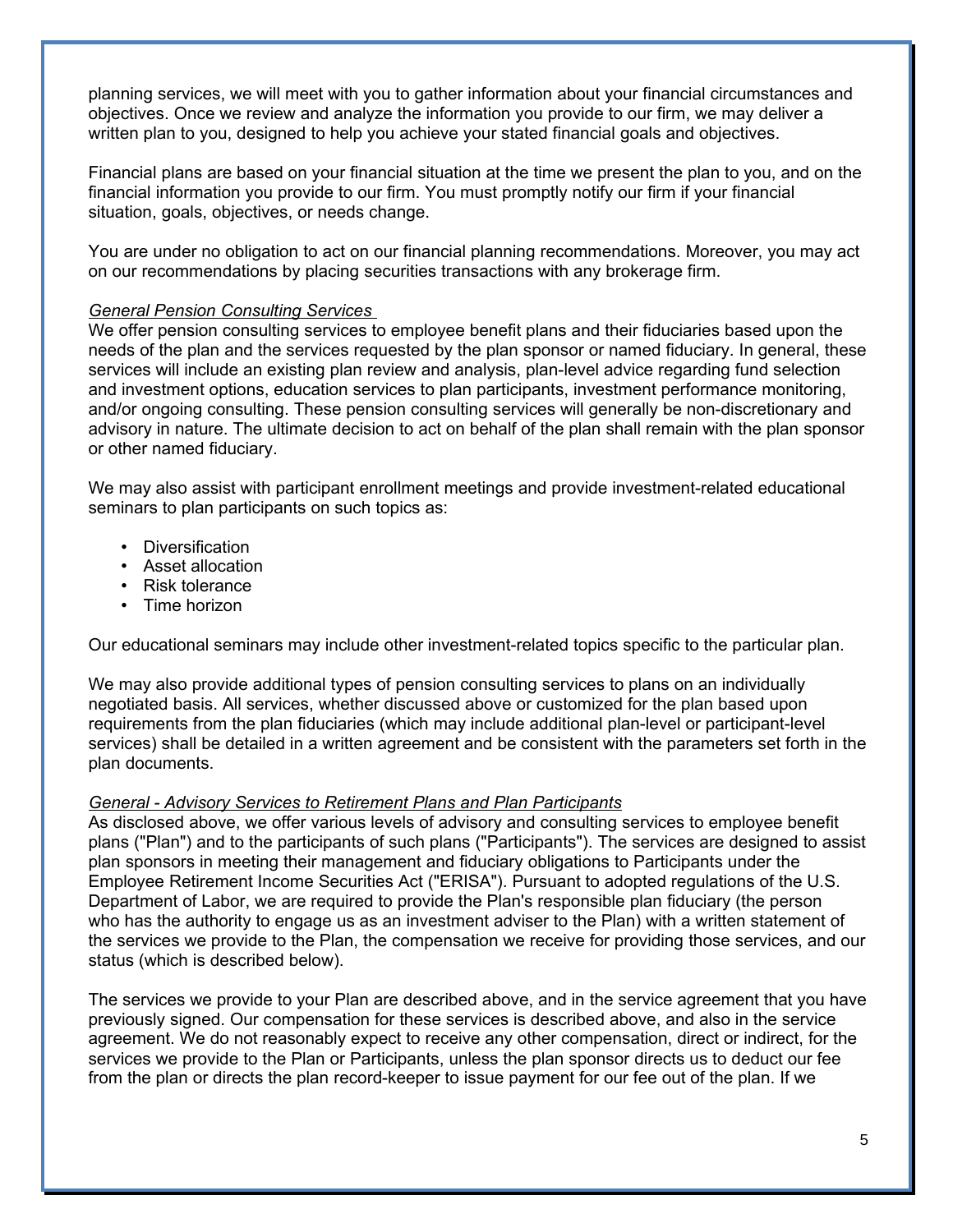receive any other compensation for such services, we will (i) offset the compensation against our stated fees, and (ii) we will promptly disclose the amount of such compensation, the services rendered for such compensation and the payer of such compensation to you.

In providing services to the Plan and Participants, our status is that of an investment adviser registered with the State of Florida, and we are not subject to any disqualifications under Section 411 of ERISA. In performing fiduciary services, we are acting either as a non-discretionary fiduciary of the Plan as defined in Section 3(21) under ERISA, or as a discretionary fiduciary of the plan as defined in Section 3(38) under ERISA.

### *Trustee Services*

We may refer our clients to an independent third party trustee upon client request. The services performed and fees charged by these third party trustees are separate and apart from the services performed and fees charged by our firm. In our sole discretion, we may lower our advisory fees to offset a portion, or all, of the fees charged by such third party trustee. Clients are under no obligation to act on our recommendation and we do not receive any form of compensation for such referral.

If a client has named a Successor Trustee to serve in his/her estate plan, the fees for Andrew Hill Investment Advisors, Inc. will remain in accordance with the Asset Management Fee Schedule in effect at that time. Therefore, any fees incurred by the Successor Trustee will be in addition to the fees charged by Andrew Hill Investment Advisors, Inc.

### **Types of Investments**

We offer advice on equity securities, warrants, corporate debt securities, commercial paper, certificates of deposit, municipal securities, investment company securities, US Government securities, and options contracts on securities and commodities.

Additionally, we may advise you on any type of investment that we deem appropriate based on your stated goals and objectives. We may also provide advice on any type of investment held in your portfolio at the inception of our advisory relationship.

You may request that we refrain from investing in particular securities or certain types of securities. You must provide these restrictions to our firm in writing.

### **Assets Under Management**

As of January 12, 2022 we provide continuous management services for \$152,880,000 in client assets on a discretionary basis. We currently do not have any assets under management on a nondiscretionary basis.

# **Item 5 Fees and Compensation**

### *Asset Management Services*

Our fee for asset management services is based on a percentage of your assets we manage and is set forth in the following fee schedule:

| <b>Assets Under Management</b>  | <b>Annual Fee**</b> |
|---------------------------------|---------------------|
| \$0 to \$2,000,000              | $1.00\%$            |
| \$2,000,001 to \$4,000,000      | $0.80\%$            |
| \$4,000,000,001 to \$10,000,000 | 0.60%               |
| \$10,000,001 and over           | $0.50\%$            |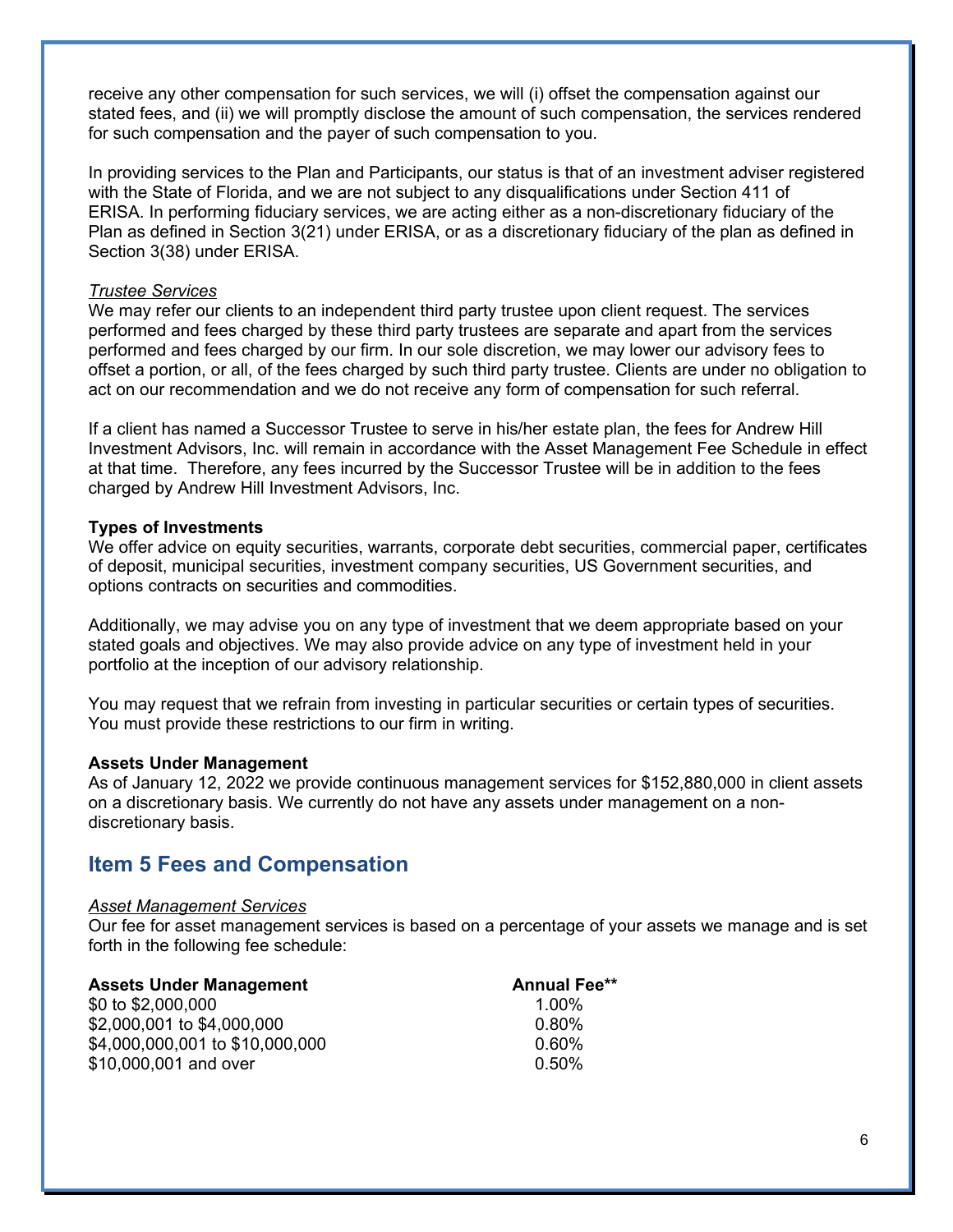\*Fees may be waived or offered at a discount to charities and/or non-profit organizations at our discretion. Our asset management fee is negotiable subject to a \$3,500 minimum annual fee. \*\*For example, a portfolio value of \$3,500,000 in portfolio assets would be billed at an annual rate of 0.80% subject to negotiation.

Our annual asset management fee is billed and payable quarterly in advance based on the value of your account on the last day of the previous quarter.

If the asset management agreement is executed at any time other than the first day of a calendar quarter, our fees will apply on a pro rata basis, which means that the advisory fee is payable in proportion to the number of days in the quarter for which you are a client. Our advisory fee is negotiable, depending on individual client circumstances.

At our discretion, we will combine the account values of family members living in the same household to determine the applicable advisory fee. For example, we may combine account values for you and your minor children, joint accounts with your spouse, and other types of related accounts. Combining account values will typically increase the asset total, which could result in you paying a reduced advisory fee based on the available breakpoints in our fee schedule stated above.

We will deduct our fee directly from your account through the qualified custodian holding your funds and securities. We will deduct our advisory fee only when you have given our firm written authorization permitting the fees to be paid directly from your account. Further, the qualified custodian will deliver an account statement to you at least quarterly. These account statements will show all disbursements from your account, and you should review all statements for accuracy.

You can terminate the asset management agreement upon 10-days' written notice to our firm. You will incur a pro rata charge for services rendered prior to the termination of the asset management agreement, which means you will incur advisory fees only in proportion to the number of days in the quarter for which you are a client. If you have pre-paid advisory fees that we have not yet earned, you will receive a prorated refund of those fees.

#### *Financial Planning Services*

We charge a fixed fee for financial planning services, which generally ranges from \$2,000 to \$10,000. The fee is negotiable depending upon the complexity and scope of the plan, your financial situation, and your objectives.

If you only require advice on a single aspect of your finances, we offer modular financial planning/general consulting services on an hourly basis. Our rate for such services is \$250 per hour and is negotiable depending on the scope and complexity of the plan, your financial situation, and your objectives. An estimate of the total time/cost will be determined at the start of the advisory relationship. In limited circumstances, the cost/time could potentially exceed the initial estimate. In such cases, we will notify you in advance and request that you approve the additional fee.

We require that you pay 50% of the fee in advance and the remaining portion upon the completion of the services rendered. We reserve the right to negotiate other fee payment arrangements with you, such as payment in arrears. We will not require prepayment of a fee more than six months in advance and in excess of \$1,200. If you have pre-paid advisory fees that we have not yet earned, you will receive a prorated refund of those fees**.**

#### *General Pension Consulting Services*

The compensation arrangement for these services will be based on the fee schedule below subject to negotiation with the plan sponsor or named fiduciary: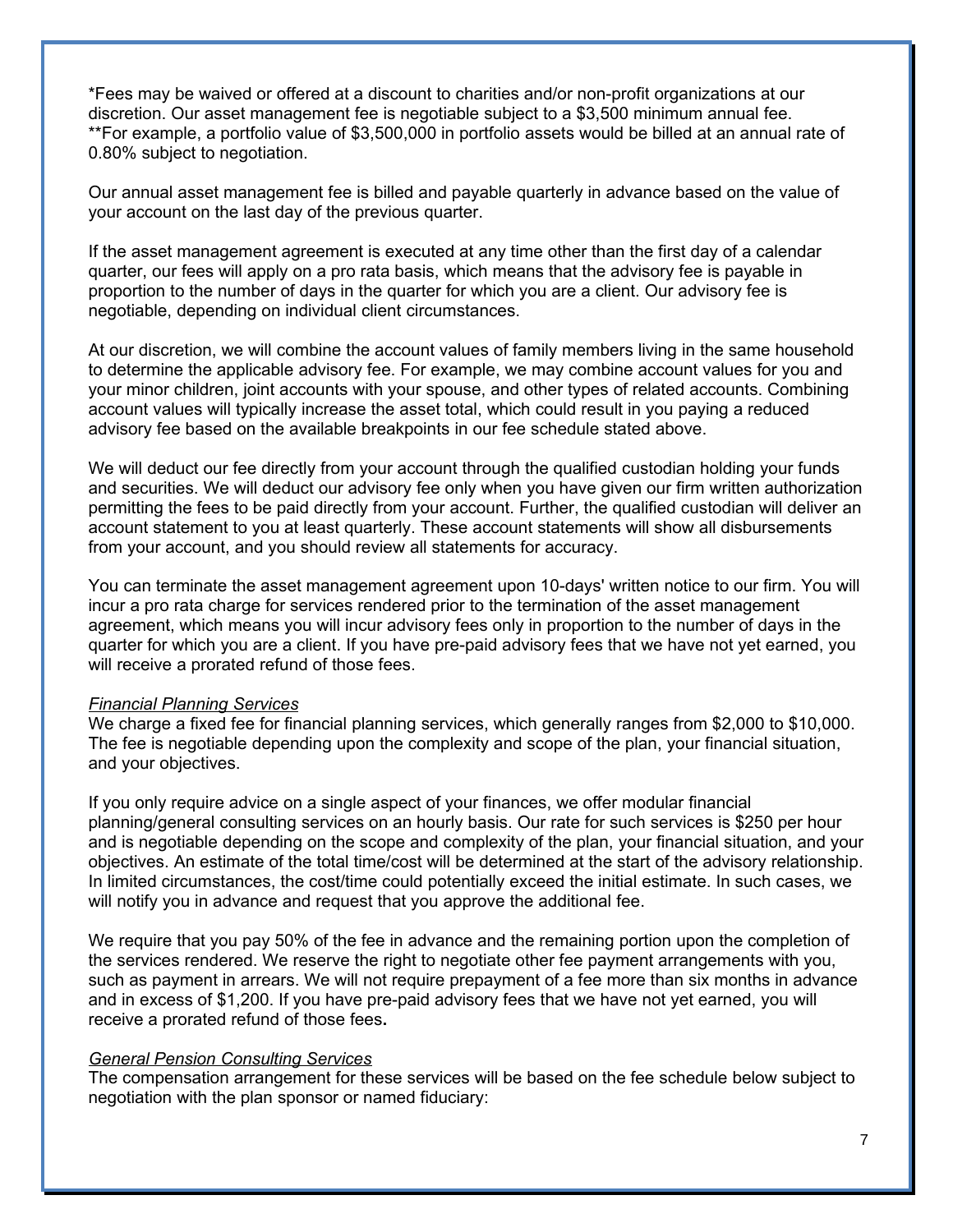| <b>Assets Under Management</b>  | <b>Annual Fee*</b> |
|---------------------------------|--------------------|
| \$0 to \$2,000,000              | $1.00\%$           |
| \$2,000,001 to \$4,000,000      | $0.80\%$           |
| \$4,000,000,001 to \$10,000,000 | 0.60%              |
| \$10,000,001 and over           | $0.50\%$           |

Either party to the pension consulting agreement can terminate the agreement upon 30-days' written notice to the other party. The pension consulting fees will be prorated for the quarter in which the termination notice is given and any unearned fees will be refunded to the client.

If a participant is no longer employed by the employer who is sponsoring the 401(k) Plan, the participant must enter into an advisory agreement directly with our firm.

### **Additional Fees and Expenses**

As part of our investment advisory services to you, we may invest, or recommend that you invest, in mutual funds and exchange traded funds. The fees that you pay to our firm for investment advisory services are separate and distinct from the fees and expenses charged by mutual funds or exchange traded funds (described in each fund's prospectus) to their shareholders. These fees will generally include a management fee and other fund expenses. You will also incur transaction charges and/or brokerage fees when purchasing or selling securities. These charges and fees are typically imposed by the broker-dealer or custodian through whom your account transactions are executed. We do not share in any portion of the brokerage fees/transaction charges imposed by the broker-dealer or custodian. Additionally, we do not share in the fees imposed by trustees over your account.

To fully understand the total cost you will incur, you should review all the fees charged by mutual funds, exchange traded funds, our firm, and others. For information on our brokerage practices, please refer to the "Brokerage Practices" section of this Brochure.

# **Item 6 Performance-Based Fees and Side-By-Side Management**

We do not accept performance-based fees or participate in side-by-side management. Performancebased fees are fees that are based on a share of capital gains or capital appreciation of a client's account. Side-by-side management refers to the practice of managing accounts that are charged performance-based fees while at the same time managing accounts that are not charged performancebased fees. Our fees are calculated as described in the *Advisory Business* section above, and are not charged on the basis of a share of capital gains upon, or capital appreciation of, the funds in your advisory account.

# **Item 7 Types of Clients**

We offer investment advisory services to individuals, pension and profit sharing plans, trusts, estates, charitable organizations, corporations, foreign entities and individuals, and other business entities.

Additionally, we offer asset management and broad based financial planning services to captive insurance companies and the individual owners. Our services are often based upon the information that is provided to us by third parties, which usually includes insurance consultants, independent reinsurance firm, and possibly insurance agents. In some cases, our services are limited to asset management. Therefore, these clients may or may not receive the same type of services as provided to other clients.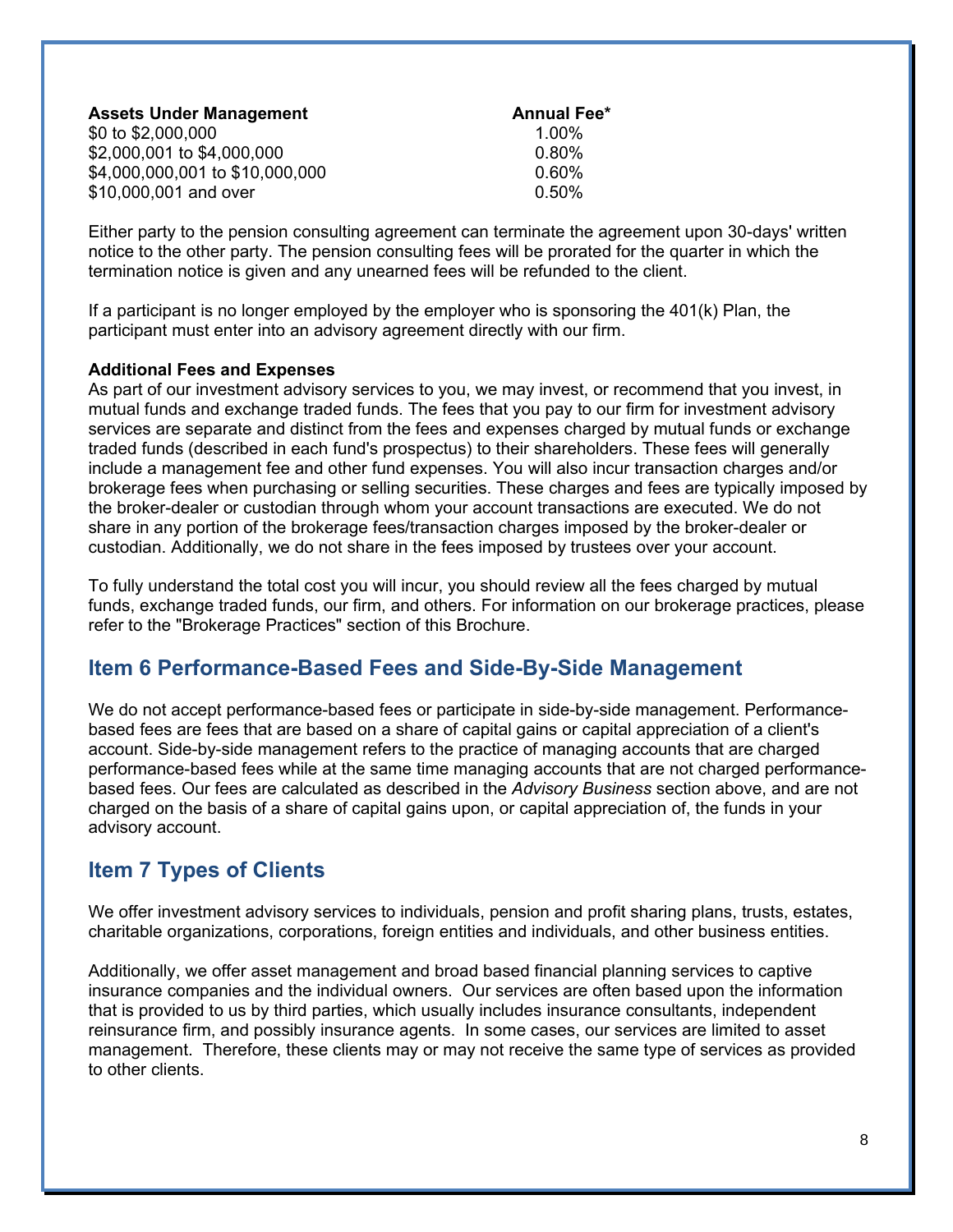In general, we require a minimum of \$3,500 annual fee for asset managed accounts. At our discretion, we may waive or lower this minimum fee requirement. For example, we may waive the minimum if you appear to have significant potential for increasing your assets under our management. We may also combine account values for you and your minor children, joint accounts with your spouse, and other types of related accounts to meet the stated minimum.

# **Item 8 Methods of Analysis, Investment Strategies and Risk of Loss**

## **Our Methods of Analysis and Investment Strategies**

We typically use one or more of the following methods of analysis or investment strategies when providing investment advice to you:

- *Fundamental Analysis* involves analyzing individual companies and their industry groups, such as a company's financial statements, details regarding the company's product line, the experience and expertise of the company's management, and the outlook for the company's industry. The resulting data is used to measure the true value of the company's stock compared to the current market value.
- *Charting and Technical Analysis* involves the gathering and processing of price and volume information for a particular security. This price and volume information is analyzed using mathematical equations. The resulting data is then applied to graphing charts, which is used to predict future price movements based on price patterns and trends. It may also involve studying past price patterns and trends in the financial markets to predict the direction of both the overall market and specific stocks.
- *Cyclical Analysis* a type of technical analysis that involves evaluating recurring price patterns and trends.
- *Behavioral Finance* A field of finance that proposes psychology-based theories to explain stock market anomalies. Within behavioral finance, it is assumed that the information structure and the characteristics of market participants systematically influence individuals' investment decisions as well as market outcomes.
- *Long Term Purchases* securities purchased with the expectation that the value of those securities will grow over a relatively long period of time, generally greater than one year.
- Short Term Purchases securities purchased with the expectation that they will be sold within a relatively short period of time, generally less than one year, to take advantage of the securities' short-term price fluctuations.
- *Short Sales* a securities transaction in which an investor sells securities he or she borrowed in anticipation of a price decline. The investor is then required to return an equal number of shares at some point in the future. A short seller will profit if the stock goes down in price.
- *Margin Transactions* a securities transaction in which an investor borrows money to purchase a security, in which case the security serves as collateral on the loan.
- *Option Writing* a securities transaction that involves selling an option. An option is the right, but not the obligation, to buy or sell a particular security at a specified price before the expiration date of the option. When an investor sells an option, he or she must deliver to the buyer a specified number of shares if the buyer exercises the option. The seller pays the buyer a premium (the market price of the option at a particular time) in exchange for writing the option.

Our firm also integrates Sustainable and Socially Responsible Investing into our investment research process. This practice includes an analysis of environmental, social and governance factors in addition to traditional security analysis. These factors can have a material impact either positive or negative, on a company's brand image, costs of operation, relations with regulatory agencies and ultimately, stock price. For example: Factor- Environmental (pollution controls, energy efficiency, product safety,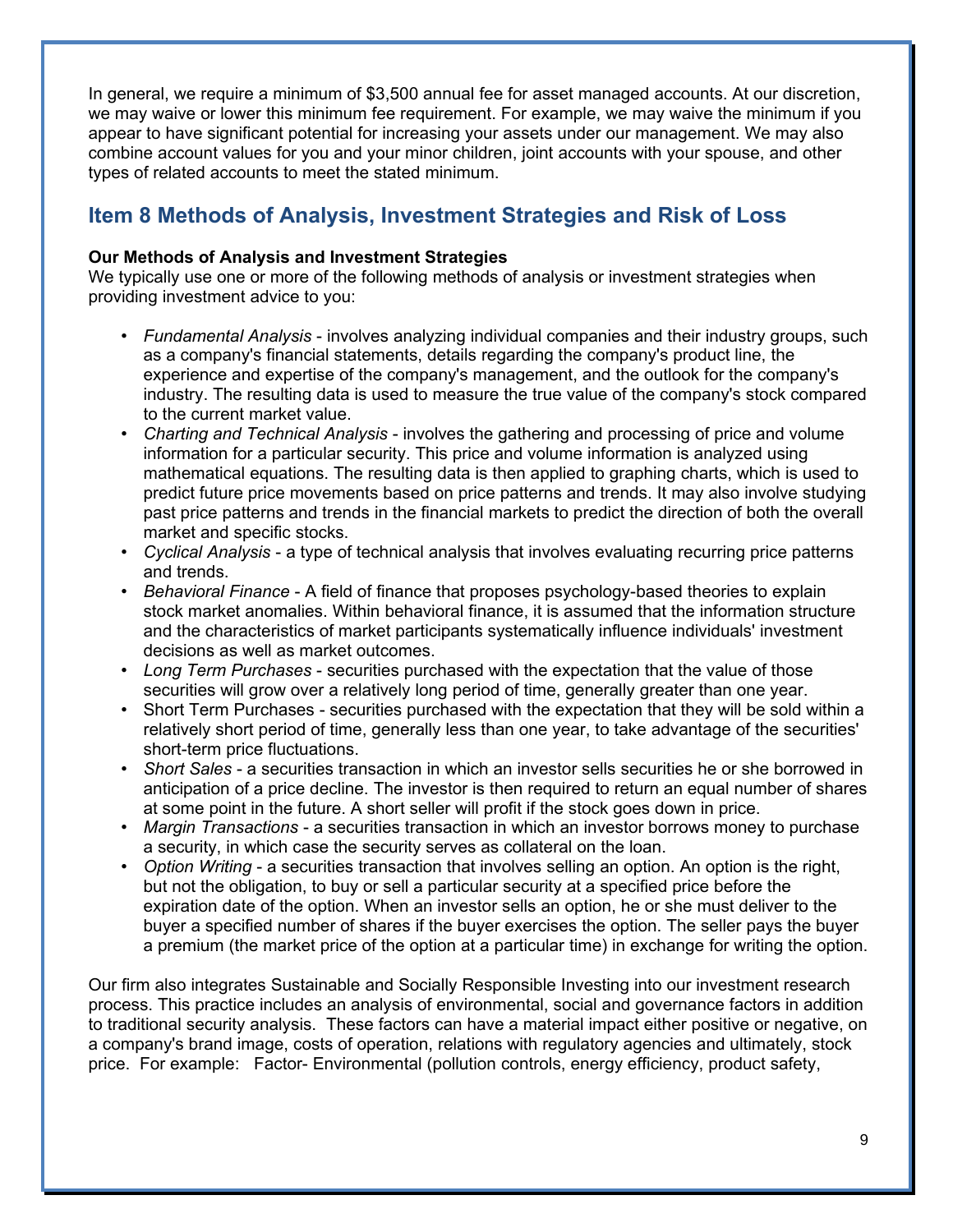waste and energy use, Social (workforce diversity, ethical standards, community involvement), Governance (accounting policies, compensation plans, political activities, concentrated Board of Directors.

The process begins with our traditional process of evaluating the overall financial markets for sectors and investment styles that are the most attractive. Once a particular sector is identified, the sector is screened from companies with attractive fundamental and technical characteristics. Subsequent analysis is done as to companies Environmental, Social and Governance criteria.

The integration of ESG in our research process is generally applied to our individual equity holdings and some of our bond holdings. Many bond issues that meet a client's investment objectives for credit quality and duration may have limited ESG analysis available to ascertain our ESG objectives. Also, it is difficult to evaluate ESG factors within mutual funds and ETFs, thus these holdings may not meet our ESG objectives.

Our investment strategies and advice will vary depending upon each client's specific financial situation. As such, we determine investments and allocations based upon your predefined objectives, risk tolerance, time horizon, financial horizon, financial information, liquidity needs, and other various suitability factors. Your restrictions and guidelines will affect the composition of your portfolio.

Client assets are advised using:

*Fundamental Analysis* - The risk of fundamental analysis is that information obtained could be incorrect and the analysis might not provide an accurate estimate of earnings, which could be the basis for a stock's value. If securities prices adjust rapidly to new information, utilizing fundamental analysis may not result in favorable performance.

*Charting and Technical Analysis* - The risk of market timing based on technical analysis is that charts might not accurately predict future price movements. Current prices of securities may reflect all information known about the security and day to day changes in market prices of securities may follow random patterns and may not be predictable with any reliable degree of accuracy.

*Cyclical Analysis* - Economic/business cycles may not be predictable and may have many fluctuations between long term expansions and contractions. The lengths of economic cycles may be difficult to predict with accuracy and therefore the risk of cyclical analysis is the difficulty in predicting economic trends and consequently the changing value of securities that would be affected by these changing trends.

Our strategies and investments could have unique and significant tax implications. However, unless we specifically agree otherwise, and in writing, tax efficiency is not our primary consideration in the management of your assets. Regardless of your account size or any other factors, we strongly recommend that you continuously consult with a tax professional prior to and throughout the investing of your assets.

Moreover, as a result of revised IRS regulations, custodians and broker-dealers will begin reporting the cost basis of equities acquired in client accounts on or after January 1, 2011. Your custodian will default to the FIFO accounting method for calculating the cost basis of your investments. You are responsible for contacting your tax advisor to determine if this accounting method is the right choice for you. If your tax advisor believes another accounting method is more advantageous, please provide written notice to our firm immediately and we will alert your account custodian of your individually selected accounting method. Please note that decisions about cost basis accounting methods will need to be made before trades settle, as the cost basis method cannot be changed after settlement.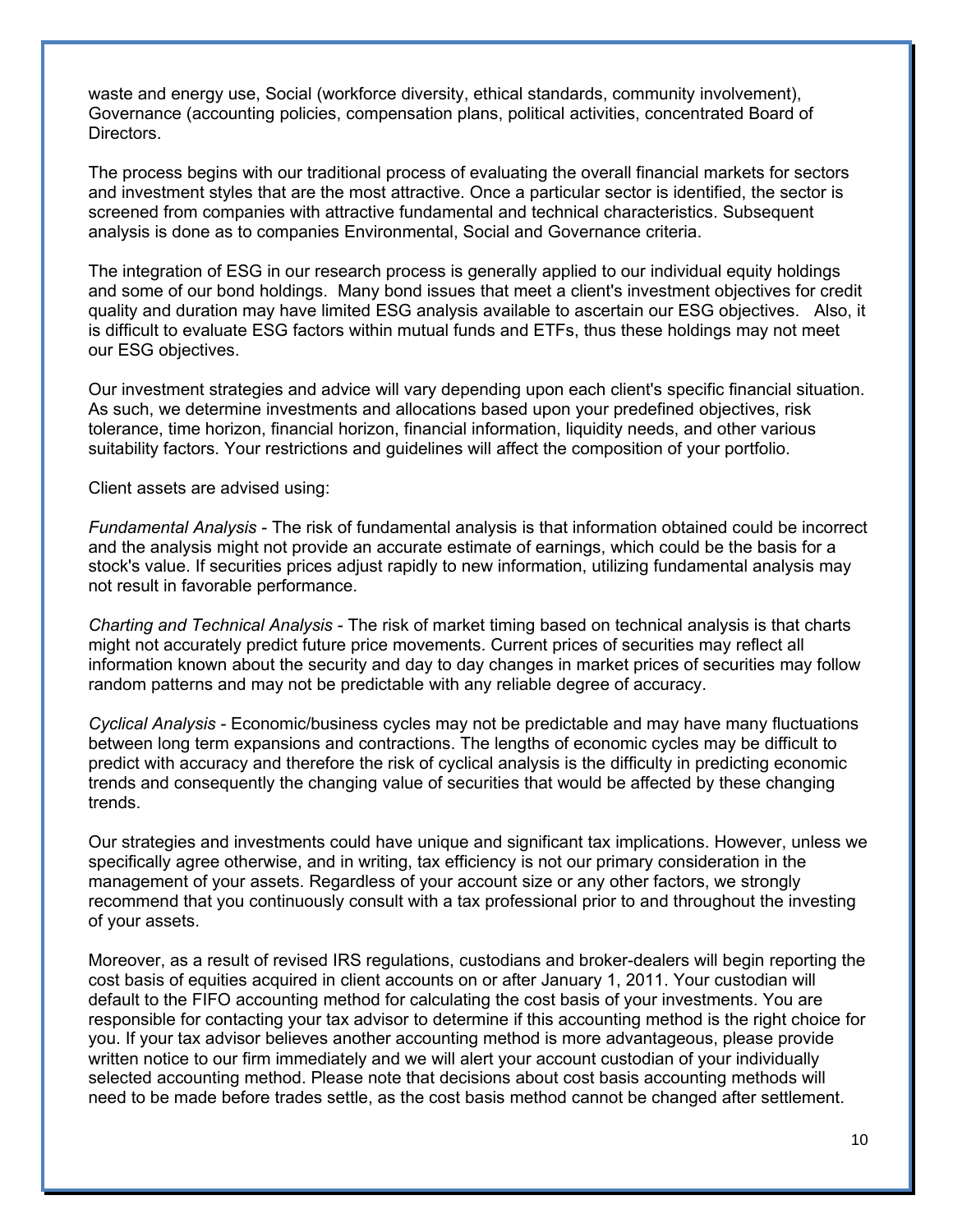### **Risk of Loss**

Investing in securities involves risk of loss that you should be prepared to bear. We do not represent or guarantee that our services or methods of analysis can or will predict future results, successfully identify market tops or bottoms, or insulate clients from losses due to market corrections or declines. We cannot offer any guarantees or promises that your financial goals and objectives will be met. Past performance is in no way an indication of future performance.

### **Recommendation of Particular Types of Securities**

As disclosed under the "Advisory Business" section in this Brochure, we recommend all types of securities and we do not necessarily recommend one particular type of security over another since each client has different needs and different tolerance for risk. Each type of security has its own unique set of risks associated with it and it would not be possible to list here all of the specific risks of every type of investment. Even within the same type of investment, risks can vary widely. However, in very general terms, the higher the anticipated return of an investment, the higher the risk of loss associated with it.

Commercial Paper (CP) is, in most cases, an unsecured promissory note that is issued with a maturity of 270 days or less. Being unsecured the risk to the investor is that the issuer could default. There is a less risk in asset based commercial paper (ABCP). The difference between ABCP and CP is that instead of being an unsecured promissory note representing an obligation of the issuing company, ABCP is backed by securities. Therefore, the perceived quality of the ABCP depends on the underlying securities.

Certificates of deposit are generally the safest type of investment since they are insured by the federal government. However, because the returns are generally very low, it's possible for inflation to out-pace the return. Likewise, US Government securities are backed by the full faith and credit of the United States government but it's also possible for the rate of inflation to exceed the returns.

Municipal securities, while generally thought of as safe, can have significant risks associated with them including, but not limited to: the credit worthiness of the governmental entity that issues the bond; the stability of the revenue stream that is used to pay the interest to the bondholders; when the bond is due to mature; and, whether or not the bond can be "called" prior to maturity. When a bond is called, it might not be possible to replace it with a bond of equal character paying the same amount of interest or yield to maturity.

There are numerous ways of measuring the risk of equity securities (also known simply as "equities" or "stock"). In very broad terms, the value of a stock depends on the financial health of the company issuing it. However, stock prices can be affected by many other factors including, but not limited to: the class of stock (for example, preferred or common); the health of the market sector of the issuing company; and, the overall health of the economy. In general, larger, more well established companies ("large cap") tend to be safer than smaller start-up companies ("small cap") but the mere size of an issuer is not, by itself, an indicator of the safety of the investment.

Mutual funds and exchange traded funds are professionally managed collective investment systems that pool money from many investors and invest in stocks, bonds, short-term money market instruments, other mutual funds, other securities or any combination thereof. The fund will have a manager that trades the fund's investments in accordance with the fund's investment objective. While mutual funds and ETFs generally provide diversification, risks can be significantly increased if the fund is concentrated in a particular sector of the market, primarily invests in small cap or speculative companies, uses leverage (i.e., borrows money) to a significant degree, or concentrates in a particular type of security (i.e., equities) rather than balancing the fund with different types of securities.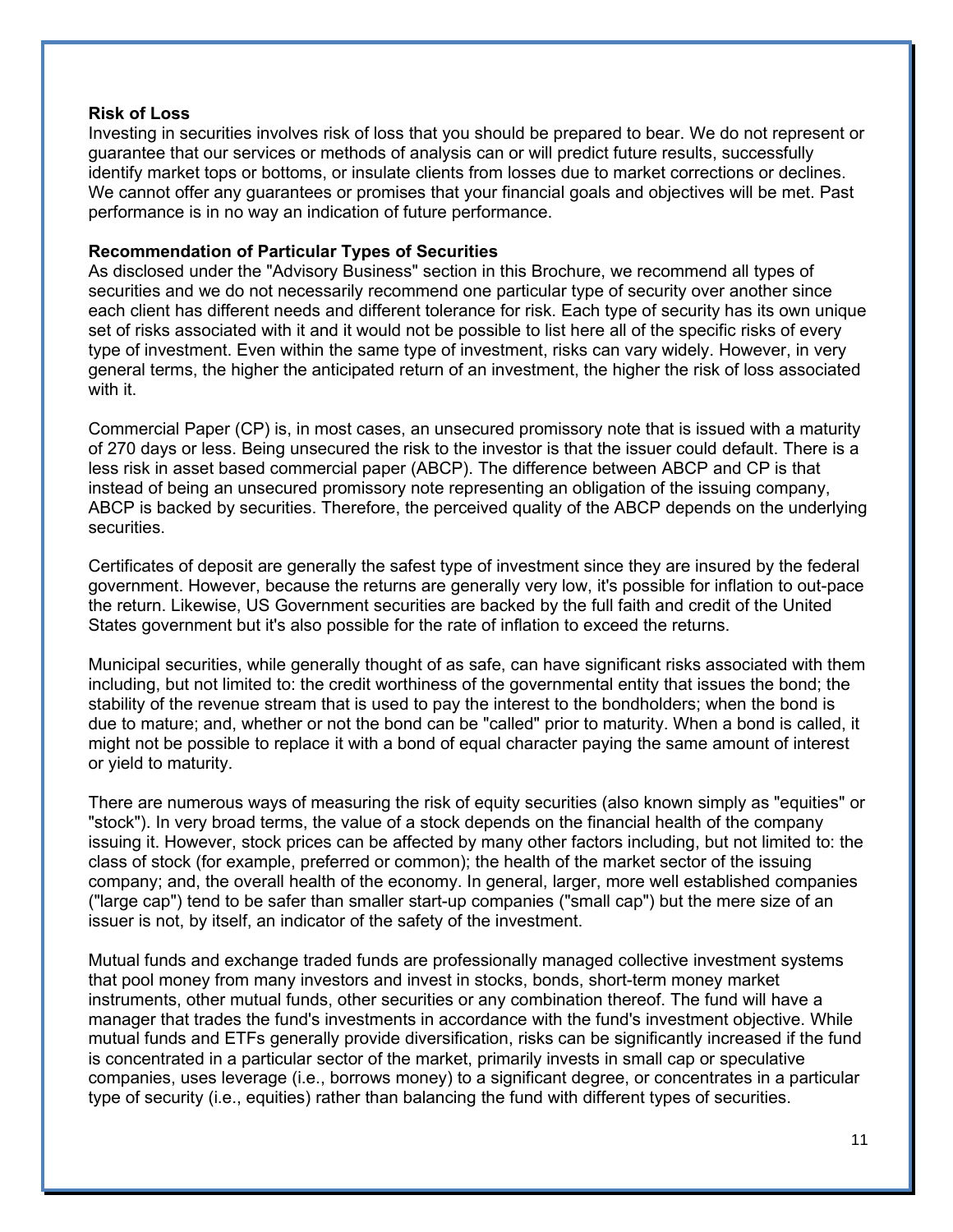Exchange traded funds differ from mutual funds since they can be bought and sold throughout the day like stock and their price can fluctuate throughout the day. The returns on mutual funds and ETFs can be reduced by the costs to manage the funds. Also, while some mutual funds are "no load" and charge no fee to buy into, or sell out of, the fund, other types of mutual funds do charge such fees which can also reduce returns. Mutual funds can also be "closed end" or "open end". So-called "open end" mutual funds continue to allow in new investors indefinitely which can dilute other investors' interests.

Corporate debt securities (or "bonds") are typically safer investments than equity securities, but their risk can also vary widely based on: the financial health of the issuer; the risk that the issuer might default; when the bond is set to mature; and, whether or not the bond can be "called" prior to maturity. When a bond is called, it may not be possible to replace it with a bond of equal character paying the same rate of return.

Options and warrants give an investor the right to buy or sell a stock at some future time at a set price. Options are complex investments and can be very risky, especially if the investor does not own the underlying stock. In certain situations, an investor's risk can be unlimited. The main difference between warrants and call options is that warrants are issued and guaranteed by the issuing company, whereas options are traded on an exchange and are not issued by the company. Also, the lifetime of a warrant is often measured in years, while the lifetime of a typical option is measured in months.

# **Item 9 Disciplinary Information**

Andrew Hill Investment Advisors, Inc. has been registered and providing investment advisory services since 2009, and Andrew Hill has been registered as an investment adviser representative with our firm since 2009. Neither our firm nor Mr. Hill has any reportable disciplinary information.

# **Item 10 Other Financial Industry Activities and Affiliations**

Christopher Vernon, an investment adviser representative of our firm, is the principal of Vernon Litigation Group, a law firm. If you require legal services, we may recommend that you use the services of Vernon Litigation Group. Our firm does not have any compensation arrangements with Vernon Litigation Group. Our advisory services are separate and distinct from the compensation paid to Vernon Litigation Group for legal services.

As a fiduciary, Andrew Hill Investment Advisors, Inc. has certain legal obligations, including the obligation to act in clients' best interest. Andrew Hill Investment Advisors, Inc. maintains a Business Continuity and Succession Plan and seeks to avoid a disruption of service to clients in the event of an unforeseen loss of key personnel, due to disability or death. To that end, Andrew Hill Investment Advisors, Inc. has entered into a succession agreement with The Colony Group, LLC, effective May 24, 2019. Andrew Hill Investment Advisors, Inc. can provide additional information to any current or prospective client upon request to Andrew D.W. Hill, President at (239) 777-3188 or andy@responsibleadvisors.com.

# **Item 11 Code of Ethics, Participation or Interest in Client Transactions and Personal Trading**

## **Description of Our Code of Ethics**

We strive to comply with applicable laws and regulations governing our practices. Therefore, our Code of Ethics includes guidelines for professional standards of conduct for our Associated Persons. Our goal is to protect your interests at all times and to demonstrate our commitment to our fiduciary duties of honesty, good faith, and fair dealing with you. All of our Associated Persons are expected to adhere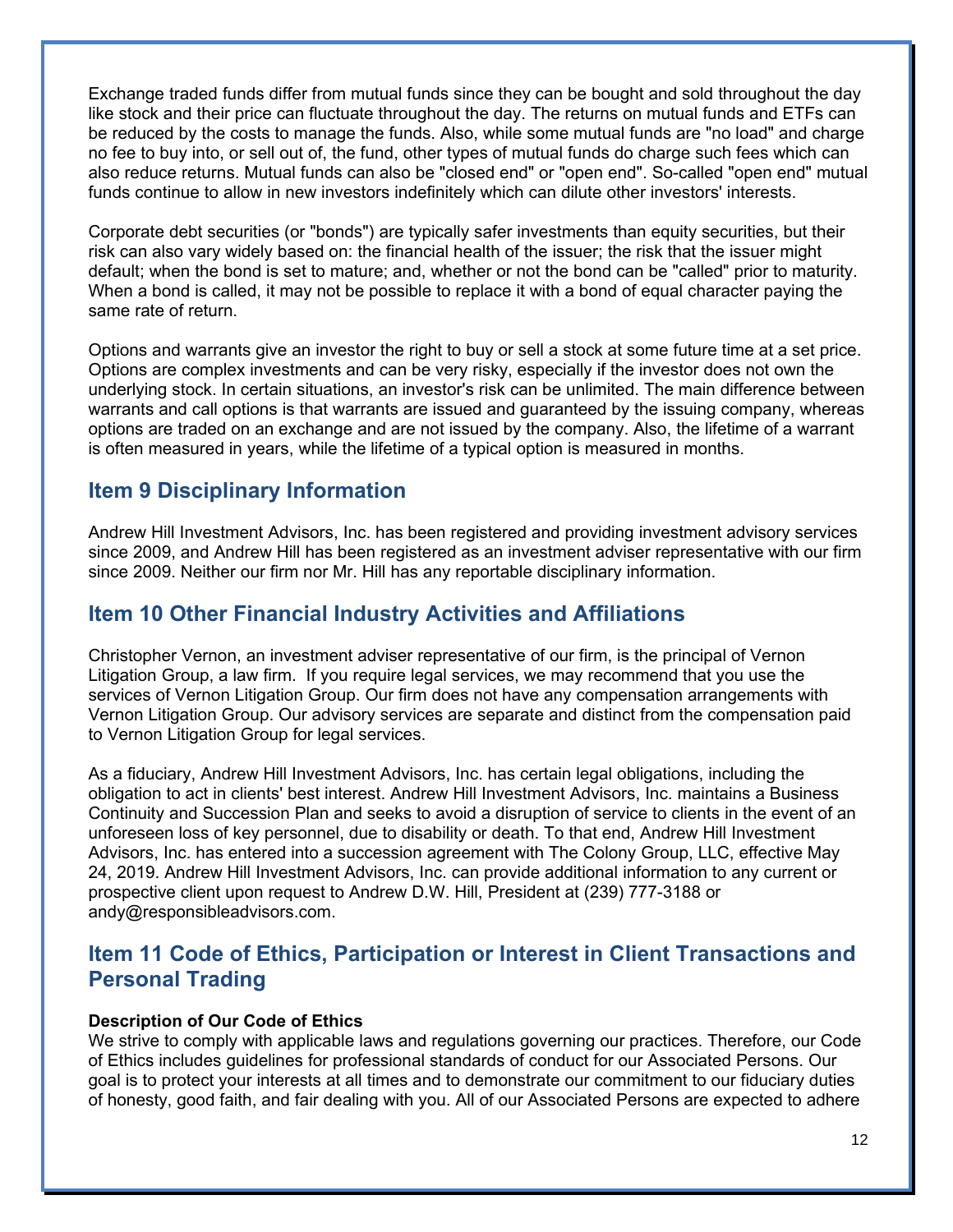strictly to these guidelines. Persons associated with our firm are also required to report any violations of our Code of Ethics. Additionally, we maintain and enforce written policies reasonably designed to prevent the misuse or dissemination of material, non-public information about you or your account holdings by persons associated with our firm.

Our Code of Ethics is available to you upon request. You can obtain a copy of our Code of Ethics by contacting us at the telephone number listed on the cover of this Brochure.

#### **Participation or Interest in Client Transactions**

Neither our firm nor any of our Associated Persons has any material financial interest in client transactions beyond the provision of investment advisory services as disclosed in this Brochure.

### **Personal Trading Practices**

Our firm or persons associated with our firm may buy or sell the same securities that we recommend to you or securities in which you are already invested. Additionally, trades in the personal accounts of the partners and the firm's 401(K) plan often occur in conjunction with block trades that include non-family clients. Consequently, the investment objectives of these accounts may differ from non-family clients. In some instances, a conflict of interest exists where we have the *ability* to trade ahead of you and potentially receive more favorable prices than you will receive. To mitigate this conflict of interest, it is our policy that neither our Associated Persons nor we shall have priority over your account in the purchase or sale of securities.

# **Item 12 Brokerage Practices**

#### **Brokerage Recommendations**

We recommend the brokerage and custodial services of Fidelity Brokerage Services, LLC ("Fidelity"), a securities broker-dealer and a member of the Financial Industry Regulatory Authority and the Securities Investor Protection Corporation. We believe that Fidelity provides quality execution services for you at competitive prices. Price is not the sole factor we consider in evaluating best execution. We also consider the quality of the brokerage services provided by Fidelity, including the value of research provided the firm's reputation, execution capabilities, commission rates, and responsiveness to our clients and our firm. In recognition of the value of research services and additional brokerage products and services Fidelity provides, you may pay higher commissions and/or trading costs than those that may be available elsewhere.

### **Research and Other Soft Dollar Benefits**

In selecting or recommending a broker-dealer, we will consider the value of research and additional brokerage products and services a broker-dealer has provided or will provide to our clients and our firm. Receipt of these additional brokerage products and services are considered to have been paid for with "soft dollars." Because such services could be considered to provide a benefit to our firm, we have a conflict of interest in directing your brokerage business. We could receive benefits by selecting a particular broker-dealer to execute your transactions, and the transaction compensation charged by that broker-dealer might not be the lowest compensation we might otherwise be able to negotiate.

Products and services that we receive from broker-dealers may consist of research data and analyses, financial publications, recommendations, or other information about particular companies and industries (through research reports and otherwise), and other products or services (e.g., software and data bases) that provide lawful and appropriate assistance to our firm in the performance of our investment decision-making responsibilities. Consistent with applicable rules, brokerage products and services consist primarily of computer services and software that permit our firm to effect securities transactions and perform functions incidental to transaction execution. We use such products and services in our general investment decision making, not just for those accounts for which commissions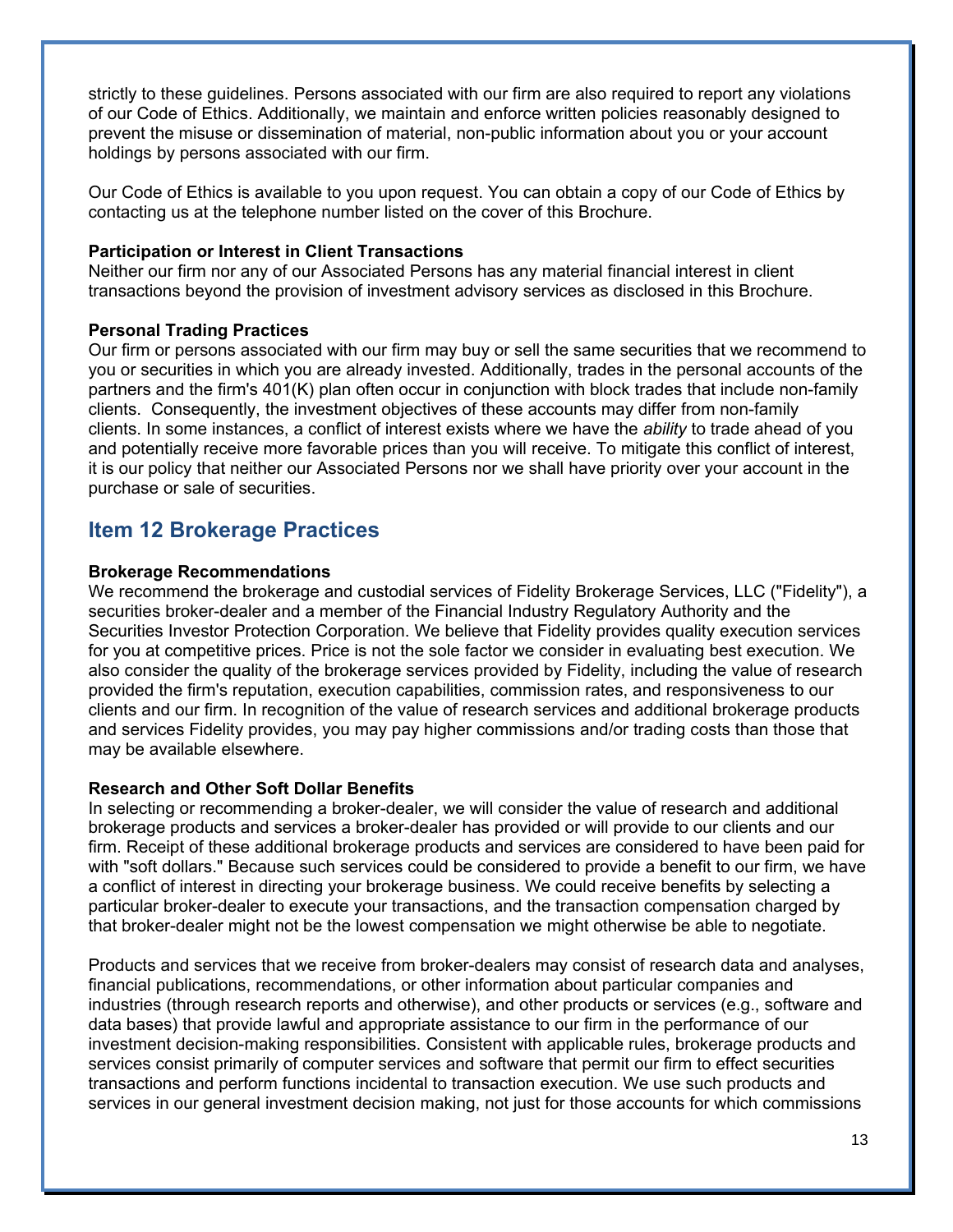may be considered to have been used to pay for the products or services.

The test for determining whether a service, product or benefit obtained from or at the expense of a broker constitutes "research" under this definition is whether the service, product, or benefit assists our firm in investment decision-making for discretionary client accounts. Services, products, or benefits that do not assist in investment decision-making for discretionary client accounts do not qualify as "research." Also, services, products or benefits that are used in part for investment decision-making for discretionary client accounts and in part for other purposes (such as accounting, corporate administration, recordkeeping, performance attribution analysis, client reporting, or investment decision-making for the firm's own investment accounts) constitute "research" only to the extent that they are used in investment decision-making for discretionary client accounts.

Before placing orders with a particular broker-dealer, we determine that the commissions to be paid are reasonable in relation to the value of all the brokerage and research products and services provided by that broker-dealer. In some cases, the commissions charged by a particular broker for a particular transaction or set of transactions may be greater than the amounts charged by another broker-dealer that did not provide research services or products.

We do not exclude a broker-dealer from receiving business simply because the broker-dealer does not provide our firm with soft dollar research products and services. However, we may not be willing to pay the same commission to such broker-dealer as we would have paid had the broker-dealer provided such products and services.

The products and services we receive from broker-dealers will generally be used in servicing all of our clients' accounts. Our use of these products and services will not be limited to the accounts that paid commissions to the broker-dealer for such products and services. In addition, we may not allocate soft dollar benefits to your accounts proportionately to the soft dollar credits the accounts generate. As part of our fiduciary duties to you, we endeavor at all times to put your interests first. You should be aware that the receipt of economic benefits by our firm is considered to create a conflict of interest.

As part of a soft dollar relationship with Fidelity, our firm has access to a Bloomberg terminal. The Bloomberg terminal resources are robust and cover detailed analysis of most aspects of our firm's investment process, which ultimately provides our firm with more informed decision making processes. There is no change in the commissions charged by Fidelity to our clients to compensate for this new service.

We have instituted certain procedures governing soft dollar relationships including preparation of a brokerage allocation budget, mandated reporting of soft dollar irregularities, annual evaluation of soft dollar relationships, and an annual review of our brochure to ensure adequate disclosures of conflicts of interest regarding our soft dollar relationships.

### **Trade Errors**

In the event a trading error occurs in your account, our policy is to restore your account to the position it should have been in had the trading error not occurred. Depending on the circumstances, corrective actions may include canceling the trade, adjusting an allocation, and/or reimbursing the account. If a trade error results in a profit, you will keep the profit.

### **Directed Brokerage**

In limited circumstances, and at our discretion, some clients may instruct our firm to use one or more particular brokers for the transactions in their accounts. If you choose to direct our firm to use a particular broker, you should understand that this might prevent our firm from aggregating trades with other client accounts. This practice may also prevent our firm from obtaining favorable net price and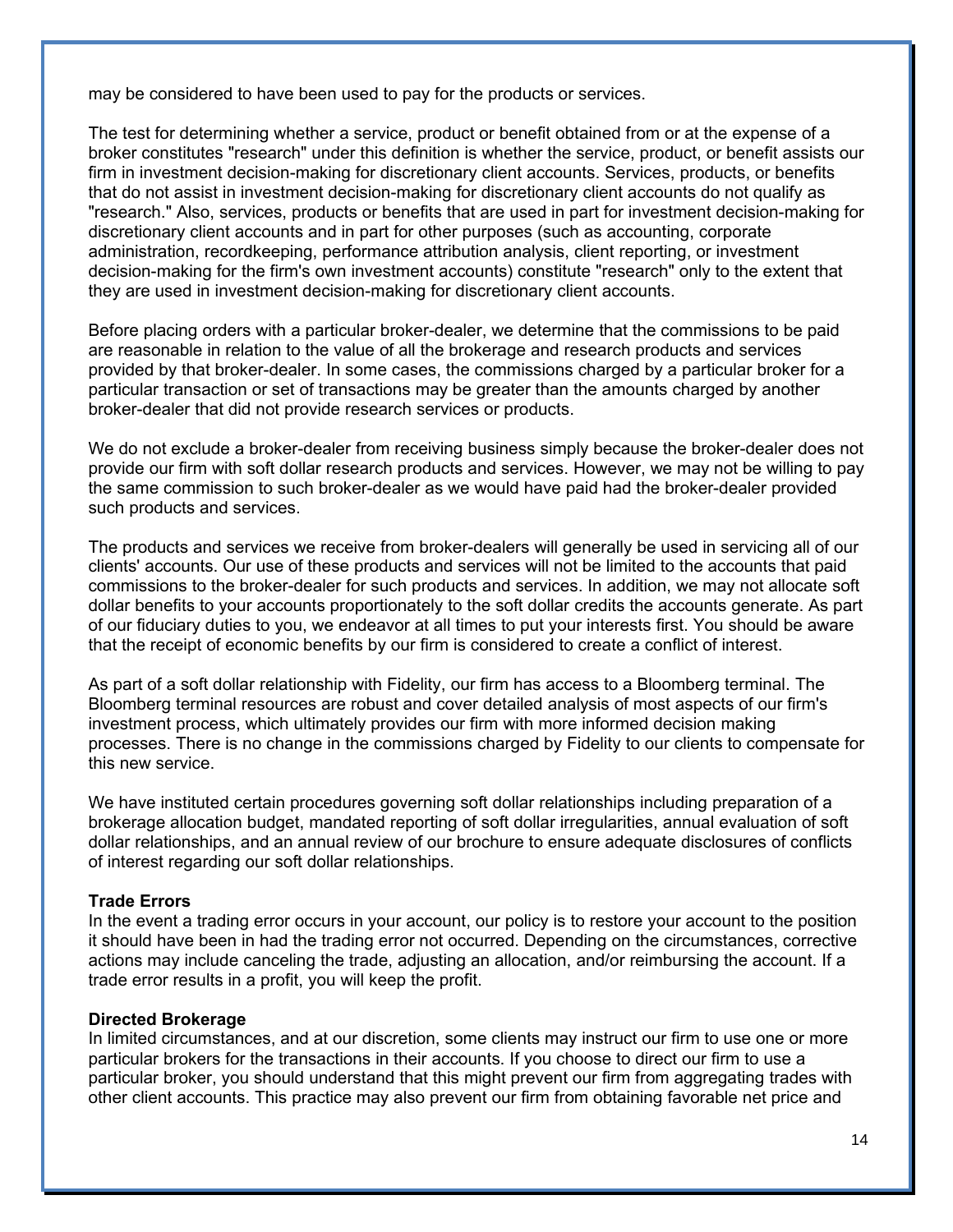execution. Thus, when directing brokerage business, you should consider whether the commission expenses, execution, clearance, and settlement capabilities that you will obtain through your broker are adequately favorable in comparison to those that we would otherwise obtain for you.

## **Block Trades**

We combine multiple orders for shares of the same securities purchased for advisory accounts we manage (this practice is commonly referred to as "block trading"). We will then distribute a portion of the shares to participating accounts in a fair and equitable manner. The distribution of the shares purchased is typically proportionate to the size of the account, but it is not based on account performance or the amount or structure of management fees. Subject to our discretion regarding factual and market conditions, when we combine orders, each participating account pays an average price per share for all transactions and pays a proportionate share of all transaction costs. Accounts owned by our firm or persons associated with our firm will sometimes participate in block trading with your accounts; however, they will not be given preferential treatment.

# **Item 13 Review of Accounts**

Andrew Hill, President of our firm, will monitor and review your accounts on a regular basis to ensure the advisory services provided to you and the portfolio mix are consistent with your current investment needs and objectives. Additional reviews may be conducted based on various circumstances, including, but not limited to: contributions and withdrawals; year-end tax planning; market moving events; security specific events; and/or, changes in your risk/return objectives.

We may provide you with a written performance report on a periodic basis, or more often at your request, that will include relevant account information such as an inventory and appraisal of account holdings, and investment performance for the quarter versus a given benchmark. You will also receive trade confirmations and monthly or quarterly statements from your account custodian(s). We encourage you to review the statements that you receive from the qualified custodian. If you find your holdings differ between these two statements, please call our main office number located on the cover page of this Brochure.

Mr. Hill will review financial plans as needed, depending on the arrangements made with you at the inception of your advisory relationship to ensure that the planning advice and/or asset allocation recommendations made to you are consistent with your current/stated investment needs and objectives. We will typically contact you periodically to determine whether any updates are needed based on changes in your circumstances. Changed circumstances could include, but are not limited to marriage, divorce, birth, death, inheritance, lawsuit, retirement, job loss, and/or disability, among others. We recommend meeting with you at least annually to review and update your plan if needed. Additional reviews will be conducted upon your request. Such reviews and updates will be subject to our then current hourly rate. We will not provide regular written reports for financial planning and consulting services.

# **Item 14 Client Referrals and Other Compensation**

Please refer to the *Brokerage Practices* section above for disclosures on research and other benefits we receive resulting from our relationship with Fidelity.

We directly compensate non-employee (outside) consultants, individuals, and/or entities (Solicitors) for client referrals. In order to receive a cash referral fee from our firm, Solicitors must comply with the requirements of the jurisdictions in which they operate. If you were referred to our firm by a Solicitor, you should have received a copy of this brochure along with the Solicitor's disclosure statement at the time of the referral. If you become a client, the Solicitor that referred you to our firm will receive a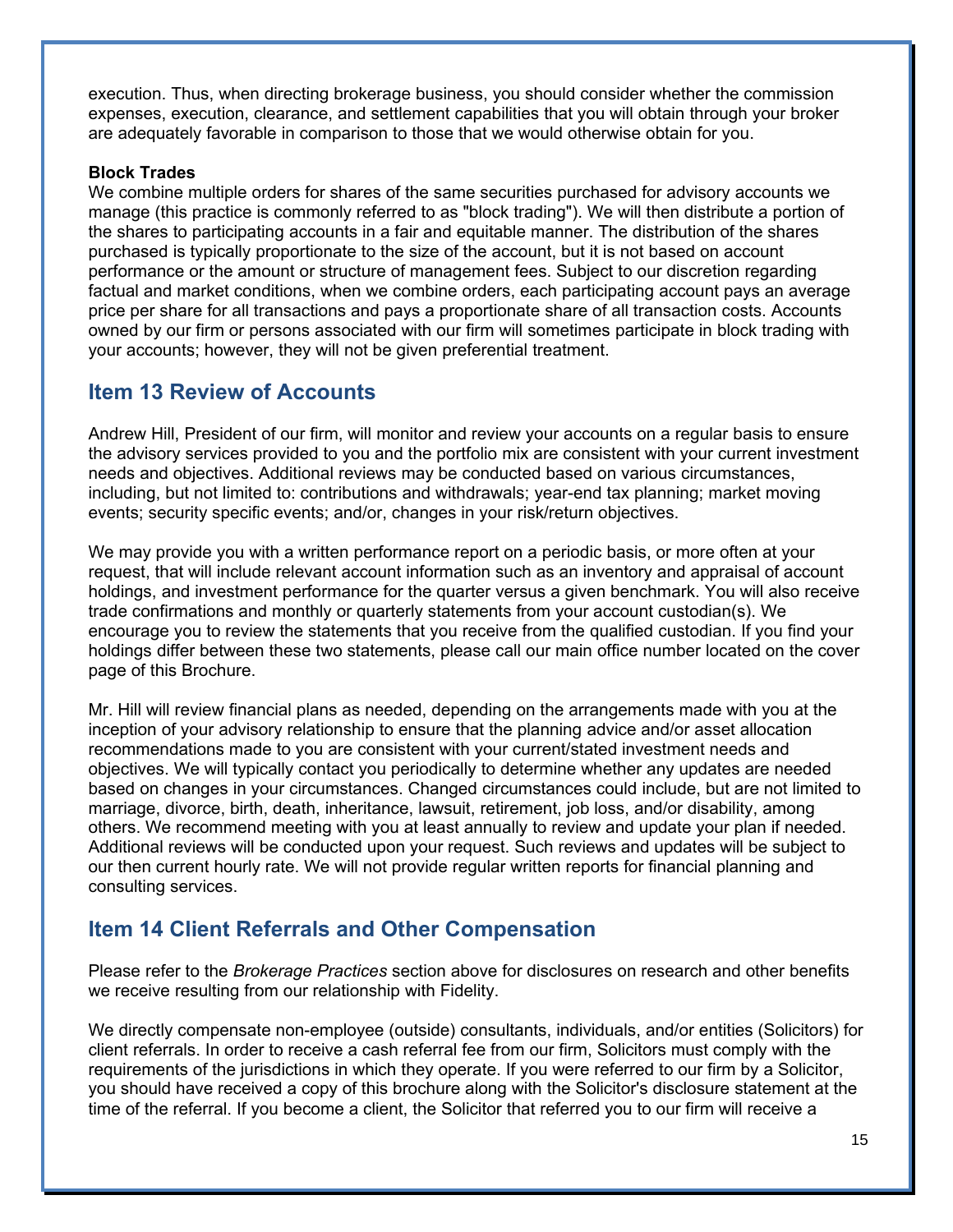percentage of the advisory fee you pay our firm for as long as you are a client with our firm, or until such time as our agreement with the Solicitor expires. Alternatively, the Solicitor will receive a onetime, flat referral fee upon your signing an advisory agreement with our firm. You will not pay additional fees because of this referral arrangement. Referral fees paid to a Solicitor are contingent upon your entering into an advisory agreement with our firm. Therefore, a Solicitor has a financial incentive to recommend our firm to you for advisory services. This creates a conflict of interest; however, you are not obligated to retain our firm for advisory services. Comparable services and/or lower fees could be available through other firms.

Solicitors that refer business to more than one investment adviser could have a financial incentive to recommend advisers with more favorable compensation arrangements. We request that our Solicitors disclose to you whether multiple referral relationships exist and that comparable services may be available from other advisers for lower fees and/or where the Solicitor's compensation is less favorable.

# **Item 15 Custody**

We directly debit your account(s) for the payment of our advisory fees. This ability to deduct our advisory fees from your accounts causes our firm to exercise limited custody over your funds or securities. We do not have physical custody of any of your funds and/or securities. Your funds and securities will be held with a bank, broker-dealer, or other independent qualified custodian. You will receive account statements from the independent qualified custodian(s) holding your funds and securities at least quarterly. The account statements from your custodian(s) will indicate the amount of our advisory fees deducted from your account(s) each billing period. You should carefully review account statements for accuracy.

### *Disbursement Authorization*

Pursuant to Rule 206(4)-2 (the "Custody Rule"), investment advisers are deemed to have custody over client funds or securities where the investment adviser has authority to transfer or disburse client funds. As a convenience and service for our clients, some clients will authorize our firm, through the client's acting custodian(s), to assist with such transfers and/or disbursements. In these instances, we are deemed to have custody over client accounts since we will have disbursement or moneymovement authority.

Consequently, we have taken steps to implement controls in efforts to comply with the SEC's Custody Guidance (SEC No-Action Letter dated February 21, 2017; SEC Custody Rule FAQ II.4; and, IM Guidance Update No. 2017-01), including, but not limited to: (1) adhering to the seven conditions specific to Standing Letters of Authorization delineated in the SEC No-Action Letter; (2) amending our Form ADV; and, (3) amending our internal policies procedures. Since many of the seven conditions involve the qualified custodian's operations, we will collaborate closely with our clients' acting custodian(s) in efforts to ensure that the representations are being satisfied.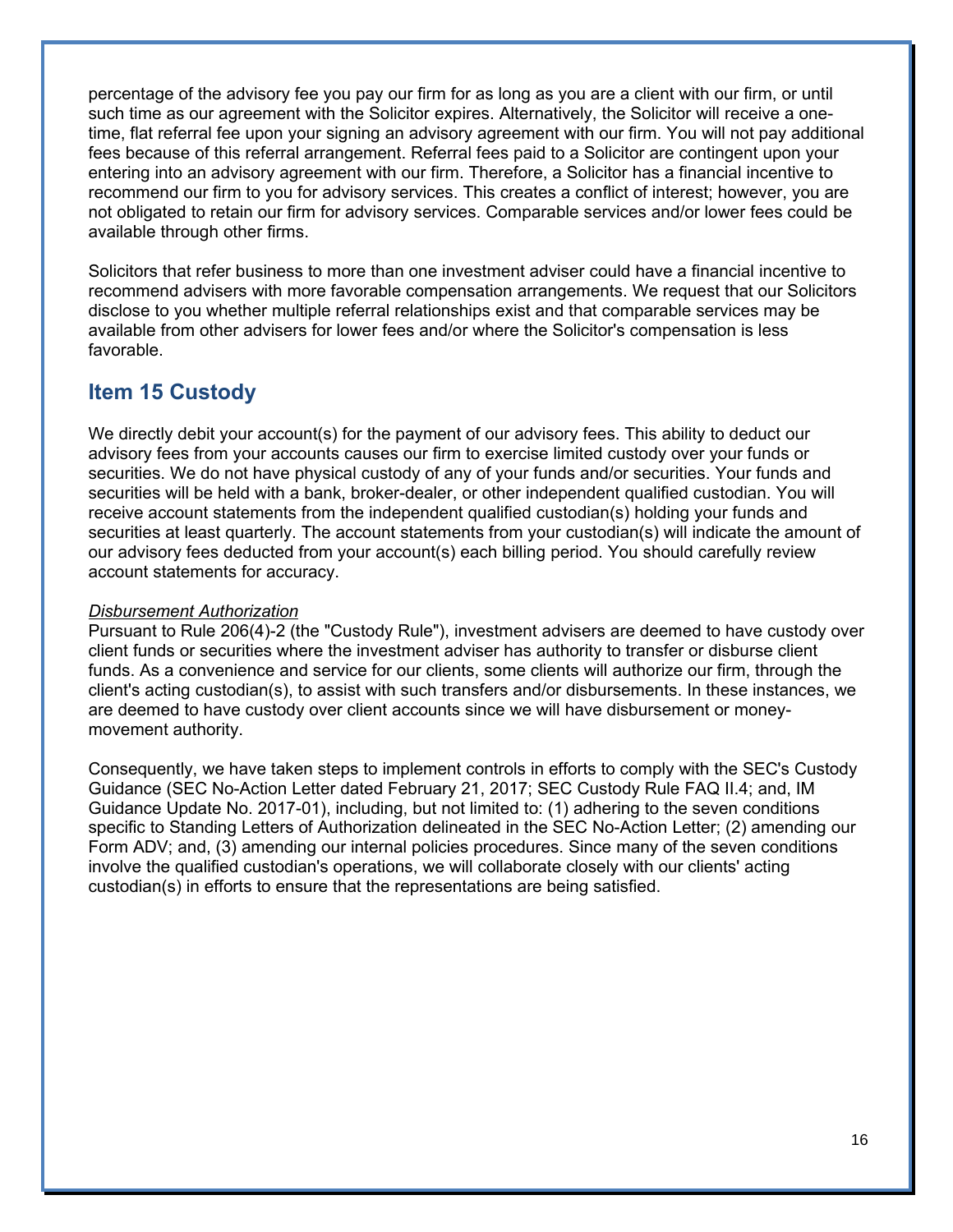# **Item 16 Investment Discretion**

If you engage our firm for discretionary portfolio management services, we require you to grant our firm discretionary authority to manage your account. Discretionary authorization will allow us to determine the specific securities, and the amount of securities, to be purchased or sold for your account without your approval prior to each transaction. Discretionary authority is granted by the advisory agreement you sign with our firm and the appropriate trading authorization forms. You may specify investment objectives, guidelines, and/or impose certain conditions or investment parameters for your account(s). For example, you may specify that the investment in any particular stock or industry should not exceed specified percentages of the value of the portfolio and/or restrictions or prohibitions of transactions in the securities of a specific industry or security. Please refer to the "Advisory Business" section in this Brochure for more information on our discretionary management services.

If you enter into non-discretionary arrangements with our firm, we will obtain your approval prior to the execution of any transactions for your account(s).

# **Item 17 Voting Client Securities**

### **Proxy Voting**

We will not vote proxies on behalf of your advisory accounts. At your request, we may offer you advice regarding corporate actions and the exercise of your proxy voting rights. If you own shares of common stock or mutual funds, you are responsible for exercising your right to vote as a shareholder.

In most cases, you will receive proxy materials directly from the account custodian. However, in the event we were to receive any written or electronic proxy materials, we would forward them directly to you by mail, unless you have authorized our firm to contact you by electronic mail, in which case, we would forward any electronic solicitation to vote proxies.

# **Item 18 Financial Information**

We are not required to provide financial information to our clients because we do not:

- require the prepayment of more than \$1,200 in fees and six or more months in advance, or
- take custody of client funds or securities, or
- have a financial condition that is reasonably likely to impair our ability to meet our commitments to you.

# **Item 19 Requirements for State Registered Advisers**

We are a federally registered investment adviser; therefore, we are not required to respond to this item.

# **Item 20 Additional Information**

### **IRA Rollover Considerations**

As part of our investment advisory services to you, we may recommend that you withdraw the assets from your employer's retirement plan and roll the assets over to an individual retirement account ("IRA") that we will manage on your behalf. If you elect to roll the assets to an IRA that is subject to our management, we will charge you an asset based fee as set forth in the agreement you executed with our firm. This practice presents a conflict of interest because persons providing investment advice on our behalf have an incentive to recommend a rollover to you for the purpose of generating fee based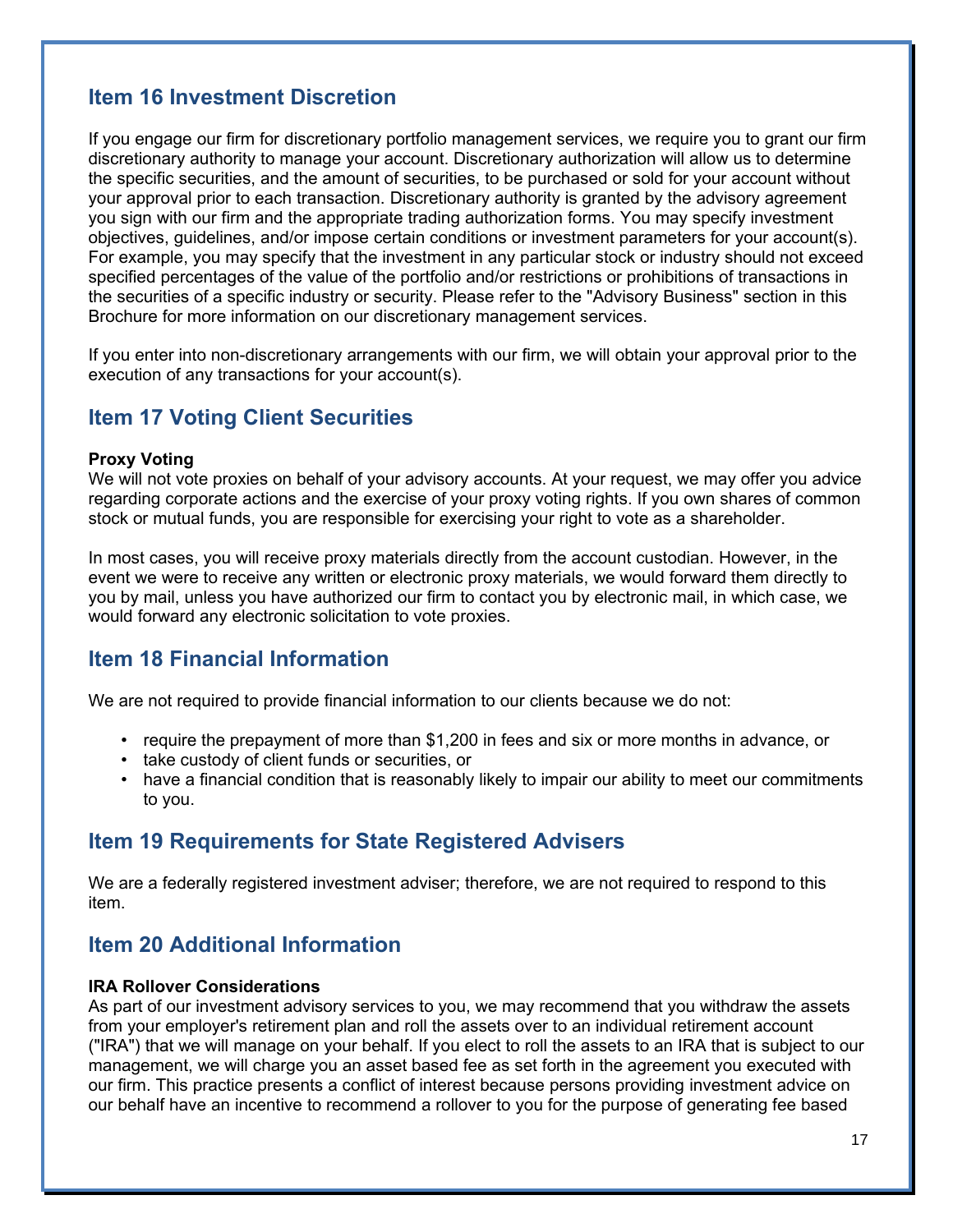compensation rather than solely based on your needs. You are under no obligation, contractually or otherwise, to complete the rollover. Moreover, if you do complete the rollover, you are under no obligation to have the assets in an IRA managed by our firm.

Many employers permit former employees to keep their retirement assets in their company plan. Also, current employees can sometimes move assets out of their company plan before they retire or change jobs. In determining whether to complete the rollover to an IRA, and to the extent the following options are available, you should consider the costs and benefits of:

- 1. Leaving the funds in your employer's (former employer's) plan.
- 2. Moving the funds to a new employer's retirement plan.
- 3. Cashing out and taking a taxable distribution from the plan.
- 4. Rolling the funds into an IRA rollover account.

Each of these options has advantages and disadvantages and before making a change we encourage you to speak with your CPA and/or tax attorney.

If you are considering rolling over your retirement funds to an IRA for us to manage here are a few points to consider before you do so:

- 1. Determine whether the investment options in your employer's retirement plan address your needs or whether you might want to consider other types of investments.
	- 1. Employer retirement plans generally have a more limited investment menu than IRAs.
	- 2. Employer retirement plans may have unique investment options not available to the public such as employer securities, or previously closed funds.
- 2. Your current plan may have lower fees than our fees.
	- 1. If you are interested in investing only in mutual funds, you should understand the cost structure of the share classes available in your employer's retirement plan and how the costs of those share classes compare with those available in an IRA.
	- 2. You should understand the various products and services you might take advantage of at an IRA provider and the potential costs of those products and services.
- 3. Our strategy may have higher risk than the option(s) provided to you in your plan.
- 4. Your current plan may also offer financial advice.
- 5. If you keep your assets titled in a 401k or retirement account, you could potentially delay your required minimum distribution beyond age 72.
- 6. Your 401k may offer more liability protection than a rollover IRA; each state may vary.
	- 1. Generally, federal law protects assets in qualified plans from creditors. Since 2005, IRA assets have been generally protected from creditors in bankruptcies. However, there can be some exceptions to the general rules so you should consult with an attorney if you are concerned about protecting your retirement plan assets from creditors.
- 7. You may be able to take out a loan on your 401k, but not from an IRA.
- 8. IRA assets can be accessed any time; however, distributions are subject to ordinary income tax and may also be subject to a 10% early distribution penalty unless they qualify for an exception such as disability, higher education expenses or the purchase of a home.
- 9. If you own company stock in your plan, you may be able to liquidate those shares at a lower capital gains tax rate.
- 10.Your plan may allow you to hire us as the manager and keep the assets titled in the plan name.

It is important that you understand the differences between these types of accounts and to decide whether a rollover is best for you. Prior to proceeding, if you have questions contact your investment adviser representative, or call our main number as listed on the cover page of this Brochure.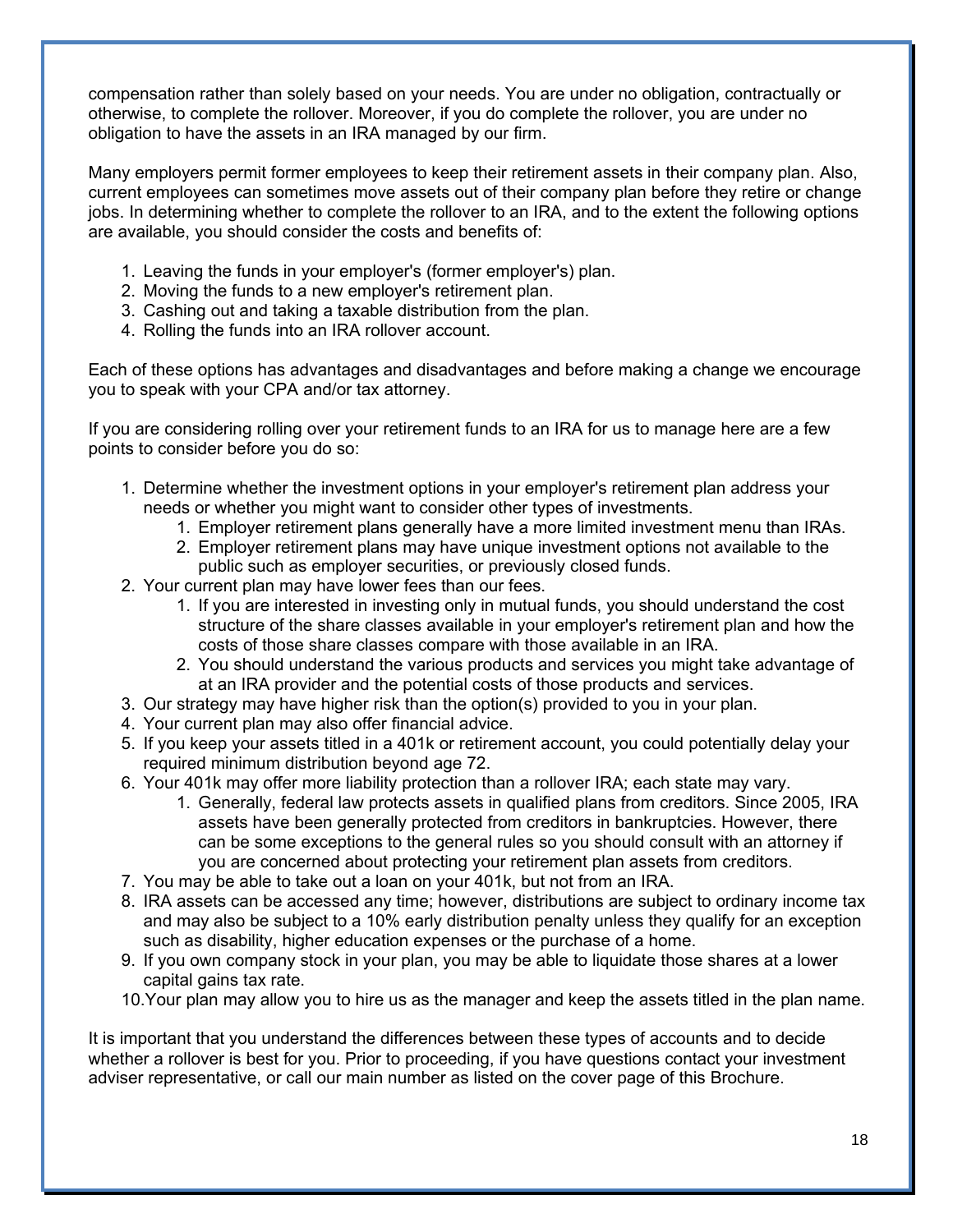### **IRA Rollover Recommendations**

For purposes of complying with the DOL's Prohibited Transaction Exemption 2020-02 ("PTE 2020-02") where applicable, we are providing the following acknowledgment to you.

When we provide investment advice to you regarding your retirement plan account or individual retirement account, we are fiduciaries within the meaning of Title I of the Employee Retirement Income Security Act and/or the Internal Revenue Code, as applicable, which are laws governing retirement accounts. The way we make money creates some conflicts with your interests, so we operate under a special rule that requires us to act in your best interest and not put our interest ahead of yours. Under this special rule's provisions, we must:

- Meet a professional standard of care when making investment recommendations (give prudent advice);
- Never put our financial interests ahead of yours when making recommendations (give loyal advice);
- Avoid misleading statements about conflicts of interest, fees, and investments;
- Follow policies and procedures designed to ensure that we give advice that is in your best interest;
- Charge no more than is reasonable for our services; and
- Give you basic information about conflicts of interest.

We benefit financially from the rollover of your assets from a retirement account to an account that we manage or provide investment advice, because the assets increase our assets under management and, in turn, our advisory fees. As a fiduciary, we only recommend a rollover when we believe it is in your best interest.

### **Securities Class Action Litigation**

We have engaged a third-party service provider, Chicago Clearing Corporation (CCC), to monitor and file securities claims class action litigation paperwork with claims administrators on behalf of our clients. When a claim is settled and payments are awarded to our clients, it may be necessary to share client information, such as name and account number, with CCC in connection with this service.

Our firm does not receive any fees or remuneration in connection with this service nor does it receive any fees from the third-party provider(s). CCC earns a fee based on a flat percentage of all claims it collects on behalf of our clients. This fee is collected and retained by CCC out of the claims paid by the claim administrator. Clients may opt out of this service at any time. If a client opts out, we do not have an obligation to advise or take any action on behalf of a client with regard to class action litigation involving investments held in or formerly held in a client account.

### **Your Privacy**

We view protecting your private information as a top priority. Pursuant to applicable privacy requirements, we have instituted policies and procedures to ensure that we keep your personal information private and secure.

We do not disclose any nonpublic personal information about you to any non-affiliated third parties, except as permitted by law. In the course of servicing your account, we may share some information with our service providers, such as transfer agents, custodians, broker-dealers, accountants, consultants, and attorneys.

We restrict internal access to nonpublic personal information about you to employees, who need that information in order to provide products or services to you. We maintain physical and procedural safeguards that comply with regulatory standards to guard your nonpublic personal information and to